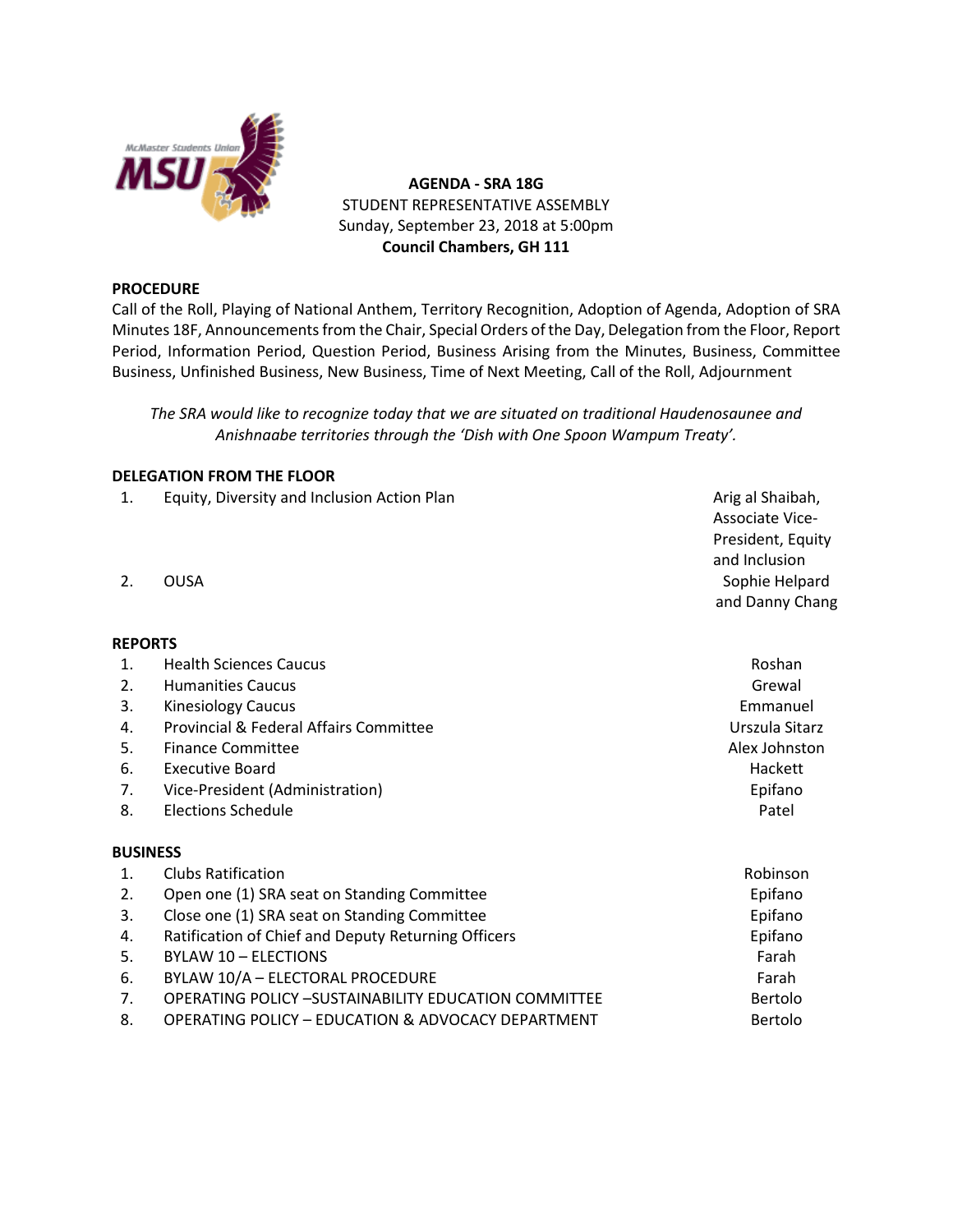# **MOTIONS**

- 1. **Moved** by \_\_\_\_, **seconded** by \_\_\_\_\_\_ that the Assembly ratify the new and returning clubs, as circulated and recommended by the Clubs Administrator for the 2018-2019 academic year.
- 2. **Moved** by \_\_\_\_, **seconded** by \_\_\_\_ that the Assembly open one (1) SRA seat on the Internal Governance Committee.
- 3. **Moved** by \_\_\_\_, **seconded** by \_\_\_\_ that the Assembly close one (1) SRA seat on the Internal Governance Committee.
- 4. **Moved** by \_\_\_\_, **seconded** by \_\_\_\_ that the Assembly ratify Uwais Patel as the Chief Returning Officer, and Emily Yang as the Deputy Returning Officer for the 2018-2019 academic year.
- 5. **Moved** by Farah, **seconded** by \_\_\_\_ that the Assembly approve changes to BYLAW 10 ELECTIONS, as circulated and attached.
- 6. **Moved** by Farah, **seconded** by \_\_\_\_ that the Assembly approve changes to BYLAW 10/A ELECTORAL PROCEDURES, as circulated and attached.
- 7. **Moved** by Bertolo, seconded by \_\_\_\_ that the Assembly approve changes to OPERATING POLICY – SUSTAINABILITY EDUCATION COMMITTEE, as circulated and attached.
- 8. **Moved** by Bertolo, **seconded** by \_\_\_\_ that the Assembly temporarily suspend section 5.2.2 of OPERATING POLICY – EDUCATION & ADVOCACY DEPARTMENT to allow for the presentation of policies at SRA 18K – November 25, 2018.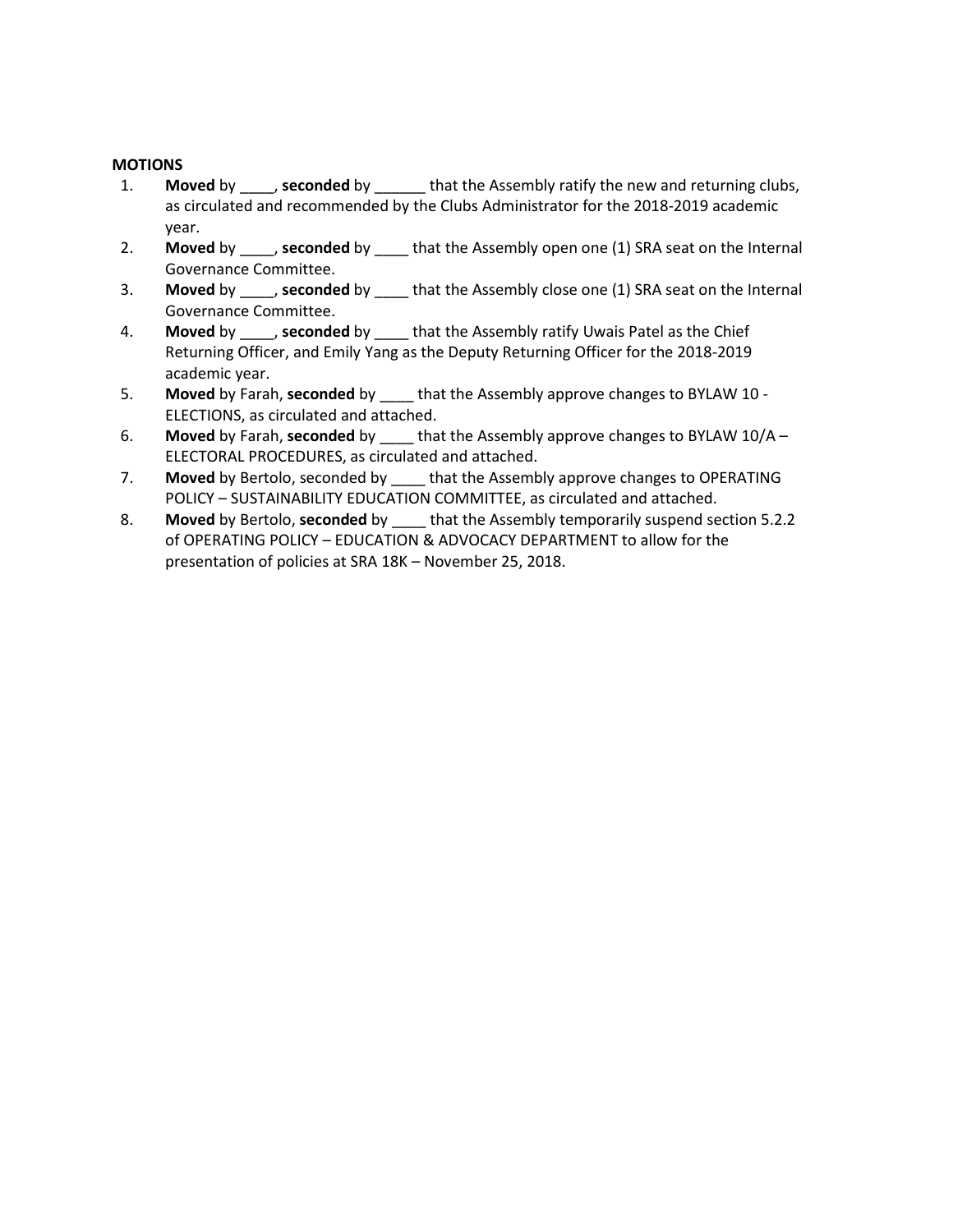

# **Student Representative Assembly Meeting 18G Sunday, September 23, 2018 at 5:00pm Council Chambers, GH111**

**Called to Order at 5:00pm**

| Ahmed, Anderson, Arbess, Bertolo, Bonk, Dominguez Florean, Emmanuel, Epifano,<br>Espiritu, Gandzi, Grewal, Hackett, Ibrahim, Isah, Kumaran, Lee, MacLean, Oketch,<br>Reddy, Robinson, Roshan, Salciccioli, Senthillmohan, Shingleton-Smith, N. Singh, S. |
|----------------------------------------------------------------------------------------------------------------------------------------------------------------------------------------------------------------------------------------------------------|
|                                                                                                                                                                                                                                                          |
|                                                                                                                                                                                                                                                          |
|                                                                                                                                                                                                                                                          |
|                                                                                                                                                                                                                                                          |
|                                                                                                                                                                                                                                                          |
|                                                                                                                                                                                                                                                          |
|                                                                                                                                                                                                                                                          |
| Sahil Karnani (MSU Member), Danny Chang (OUSA), Urszula Sitarz (AVP (Provincial &                                                                                                                                                                        |
| Federal Affairs)), Raquel Deperasinski (AVP (Internal Governance)), Uwais Patel (CRO),                                                                                                                                                                   |
|                                                                                                                                                                                                                                                          |
|                                                                                                                                                                                                                                                          |
|                                                                                                                                                                                                                                                          |

### **TERRITORY RECOGNITION**

**•** The SRA would like to recognize today that we are situated on traditional Haudenosaunee and Anishnaabe territories through the 'Dish with One Spoon Wampum Treaty'.

#### **ADOPTION OF AGENDA**

**Moved** by Hackett, **seconded** by Sykes to adopt the agenda, as presented.

#### **Passes Unanimously**

#### **Amendment**

**Moved** by Shingleton-Smith, **seconded** by Oketch that the Assembly add the following motion to Business: "**Moved** by Shingleton-Smith, **seconded** by \_\_\_\_ to approve the mandate for the Communications, Advertising, and Student Engagement (CASE) Ad-Hoc Committee"

■ Shingleton-Smith apologized for circulating this late but would like to strike the ad-hoc committee at this meeting.

#### **Vote on Amendment**

#### **Passes Unanimously**

#### **Amendment**

**Moved** by Shingleton-Smith, **seconded** by Oketch that the Assembly add the following motion to Business: "**Moved** by Shingleton-Smith, **seconded** by \_\_\_\_ that the Assembly open the following seats on CASE: Committee Chair and three SRA seats"

**EXECT** Shingleton-Smith stated that the seats need to be opened today to elect members at the next meeting.

### **Vote on Amendment**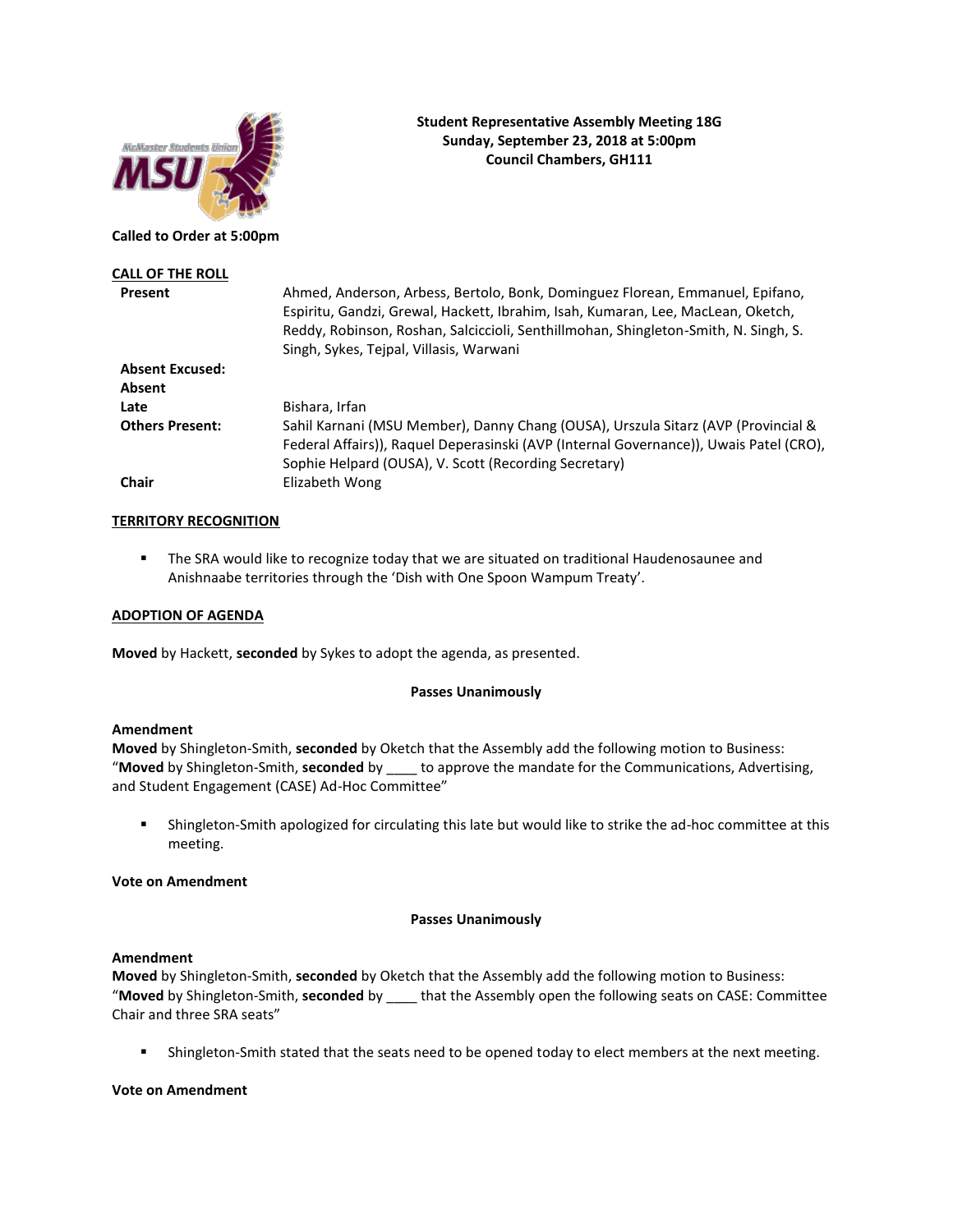#### **Passes Unanimously**

### **Amendment**

**Moved** by Warwani, **seconded** by Hackett that the Assembly add "Open one (1) MSU Seat on the Provincial & Federal Affairs Committee" to Business.

#### **Vote on Amendment**

#### **Passes Unanimously**

#### **Amendment**

**Moved** by Warwani, **seconded** by Anderson that the Assembly add "Open one (1) SRA Seat on the Provincial & Federal Affairs Committee" to Business.

### **Vote on Amendment**

### **Passes Unanimously**

#### **Vote to Adopt Agenda**

**Moved** by Hackett, **seconded** by Sykes to adopt the agenda, as amended.

### **Passes Unanimously**

### **ADOPTION OF MINUTES**

**Moved** by Florean, **seconded** by Hackett to adopt the minutes from SRA meeting 18F – September 9, 2018, as circulated and amended.

#### **Passes Unanimously**

#### **ANNOUNCEMENTS FROM THE CHAIR**

**■** The Speaker welcomes every to the meeting. The Speaker asked the Assembly to make sure the room was clean at the end of the meeting. The Speaker directed the observers to sign the Observer's List. The Speaker reminded the Assembly that the meeting is to start right at 5pm, and to please show up at least five minutes before so that they can get started on time.

#### **DELEGATION FROM THE FLOOR**

#### **Set Parameters**

**Moved** by Farah, **seconded** by Florean to set Parameters for Delegation from the Floor #1 to be 20 minutes for presentation, and 20 minutes for questions.

#### **Vote on Parameters**

#### **Passes Unanimously**

**1. Equity, Diversity and Inclusion Action Plan – Arig al Shaibah, Associate Vice-President, Equity and Inclusion presented (presentation attached)**

■ al Shaibah went over the presentation with the Assembly.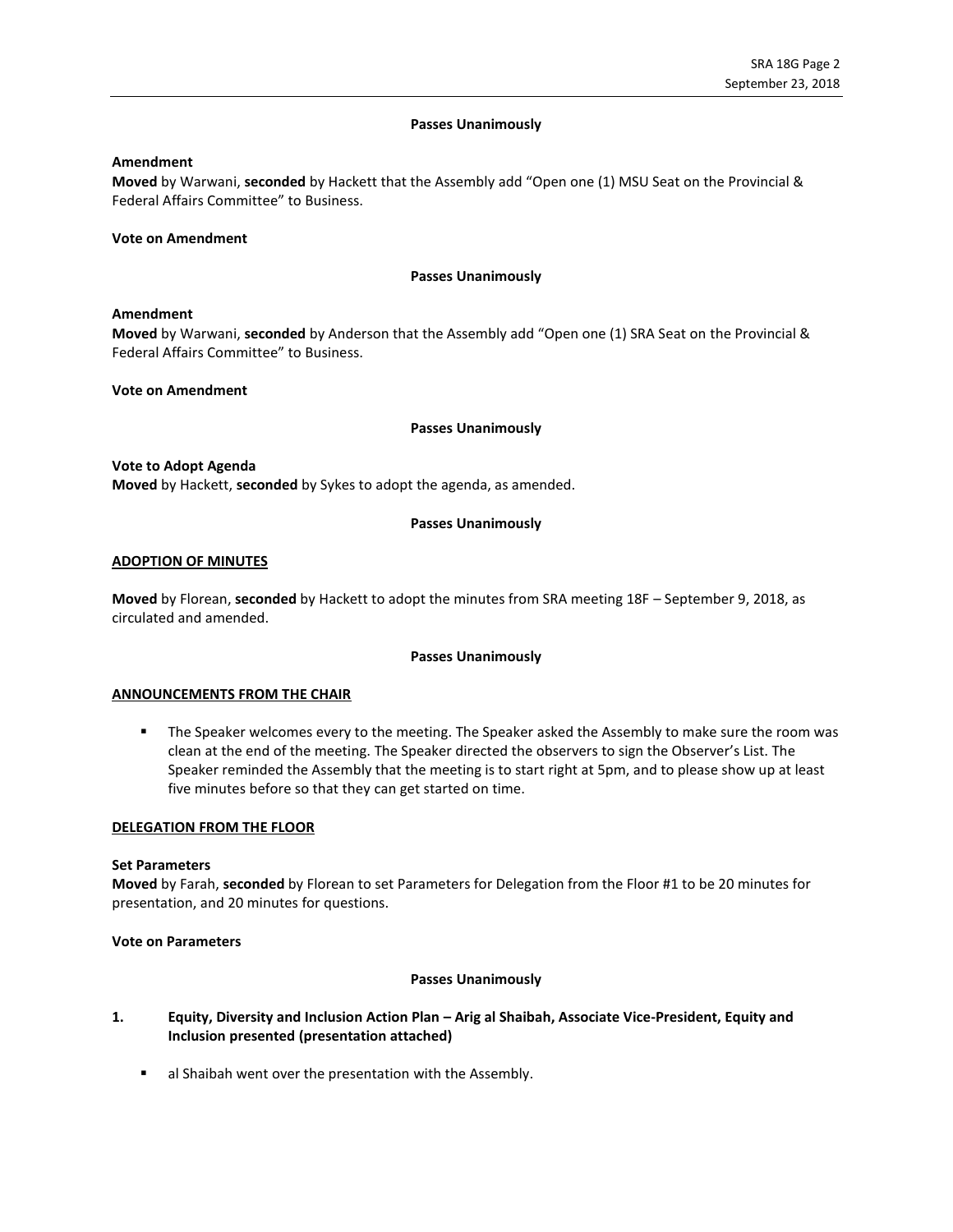### **Questions**

- MacLean stated that al Shaibah mentioned that they will be doing campus communications. MacLean asked if they would be consulting students to get their feedback and what would they do with that feedback if they received backlash from students. al Shaibah responded that they would be doing student consultation and would like to hear how they would like to see it happen. They stated that it could be open forum, surveys, or groups. al Shaibah stated that they would try and respond to students to see where the misunderstandings were coming from and do an education approach. They added that they are looking to the community to advance this and that student voices were very important.
- Florean asked what the strat pillars were of the action plan. al Shaibah responded that they will make sure they were focusing on all of the pillars and the objective would be to develop systems and tools to collect data.
- Gandzi asked what the anticipated timeline was for the document to be completed. al Shaibah responded that they were hoping to have the draft before the calendar year, and the final before the academic year was completed.
- Florean asked who was coming up with each action plan, and if it was all of them working together for one specific theme or taking separate steps. al Shaibah responded that they would be doing both and they have a team to implement this. They stated that the team has a lot of things to say about the different pillars and would have to do some cross talking for the pillars to intersect.
- Warwani asked how they plan on creating comfortable environments, given the tension on campus. al Shaibah responded that they will be using people on campus who are trusted by those who may feel unsafe. They stated that they weren't interested in holding a token townhall just to say they had the opportunity.
- Florean asked how strict the plans would be for the guidelines of free speech. They asked if it will be an education where profs have to abide by the rules. al Shaibah stated that they will develop a learning plan and will hold selves to account. They stated that much of these things are holding each other to account as a community who will decide these priorities. al Shaibah stated that no one will get in trouble for not doing these but some things have to be complied to, such as accessibility.
- Florean stated that if al Shaibah came back to the Assembly with something set in stone, such as policies created they would be able to give more feedback.
- **■** Ibrahim asked what if someone came with an issue with students and faculty and if they have an action plan in place. al Shaibah responded that they don't have an action plan for that but that's what the EIO office does.

#### **Set Parameters**

**Moved** by Bertolo, **seconded** by Warwani to set parameters for Delegation from the Floor #2 to be 15 minutes for presentation, and 15 minutes for questions.

# **Passes Unanimously**

# **2. OUSA - Sophie Helpard and Danny Chang presented (presentation attached)**

Helpard and Chang went over the presentation with the Assembly.

# **Questions**

- Epifano asked for an update on what OUSA was doing to advocate to the Province to get information about the Sexual Violence Response Survey. Helpard responded that since they are now under a new government the results will be done under a different mandate. They stated that OUSA drew attention to the issue saying that the results were sitting with the research firm and should be released. Helpard stated that they are expecting results and if they weren't released soon then the results would be available under FOI. Helpard added that after that they will then try to address the issues from the survey.
- Shingleton-Smith asked about the textbook broke campaign, and stated that OUSA is pushing open education resources but based on experiences there is a decline in the resource effectiveness. Chang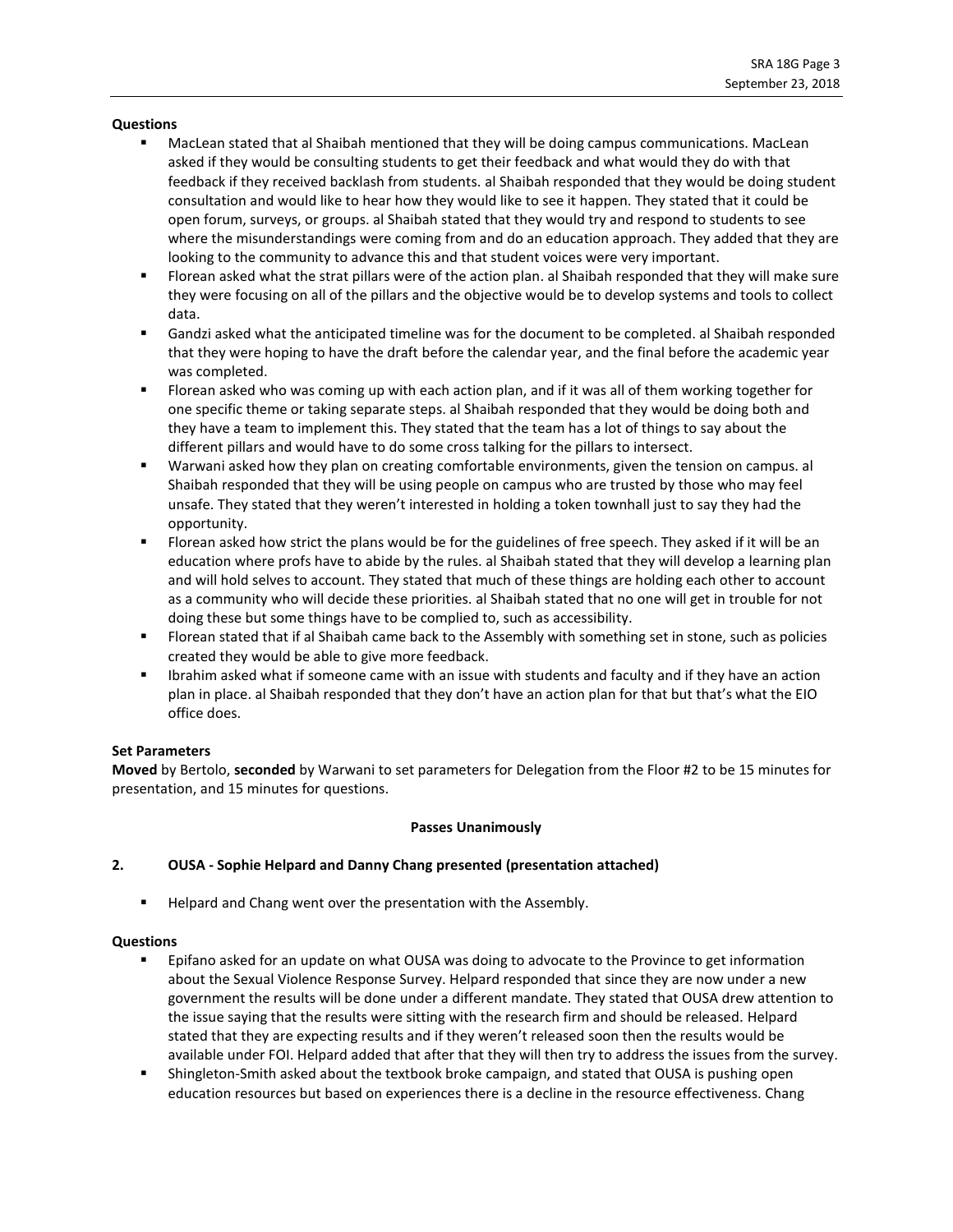stated that from what OUSA found OERs are the same, if not better than textbooks. They stated that this instance might be a case by case from the different professors and courses. Chang stated that OUSA was working with admin. They added that things can't change overnight but they have been talks with traditional publishers.

- Florean asked that with the new government change how was OUSA going about ensuring that the government was being held accountable for everything that OUSA is advocacy for. Chang responded that they have been in communications with the new government, and it's about getting the dialogue going. They stated that right now they are communicating the priorities and what OUSA has done for students in the past. Helpard stated that OUSA proactively mobilized people to vote and it showed how big a constituency post-secondary students are. Helpard explained that they are hoping by doing that they have the 'carrot and stick' approach.
- Hackett asked how OUSA plans on shifting their approach for increased funding for mental health with the new government. Helpard responded that OUSA released the report with PSE, and all the asks are in there.
- Florean asked how they were advocating on free speech protection on campus. Chang responded that they have a steering committee meeting this week about what to do moving forward and then it will be brought to the General Assembly. Helpard added that OUSA wasn't consulted on this, and stakeholders need to be consulted.

### **REPORT PERIOD**

### **1. Health Sciences Caucus – Roshan presented**

■ Roshan summarized the report.

### **2. Humanities Caucus – Grewal presented**

**EXECTE Grewal summarized the report.** 

#### **3. Kinesiology Caucus – Emmanuel presented**

■ Emmanuel summarized the report.

#### **4. Provincial & Federal Affairs Committee – Urszula Sitarz presented**

**EXEC** Sitarz summarized the report.

#### **Questions**

Shingleton-Smith asked if there were any documentation for Open Education Resources. Sitarz responded that their involvement with MacPherson wasn't in their role as AVP but is convenient that they have both jobs. Sitarz explained that they will be doing research and sending it out to staff and faculty.

#### **5. Finance Committee – Alex Johnston**

■ Johnston summarized the report.

# **6. Executive Board – Hackett**

■ Hackett summarized the report.

#### **Questions**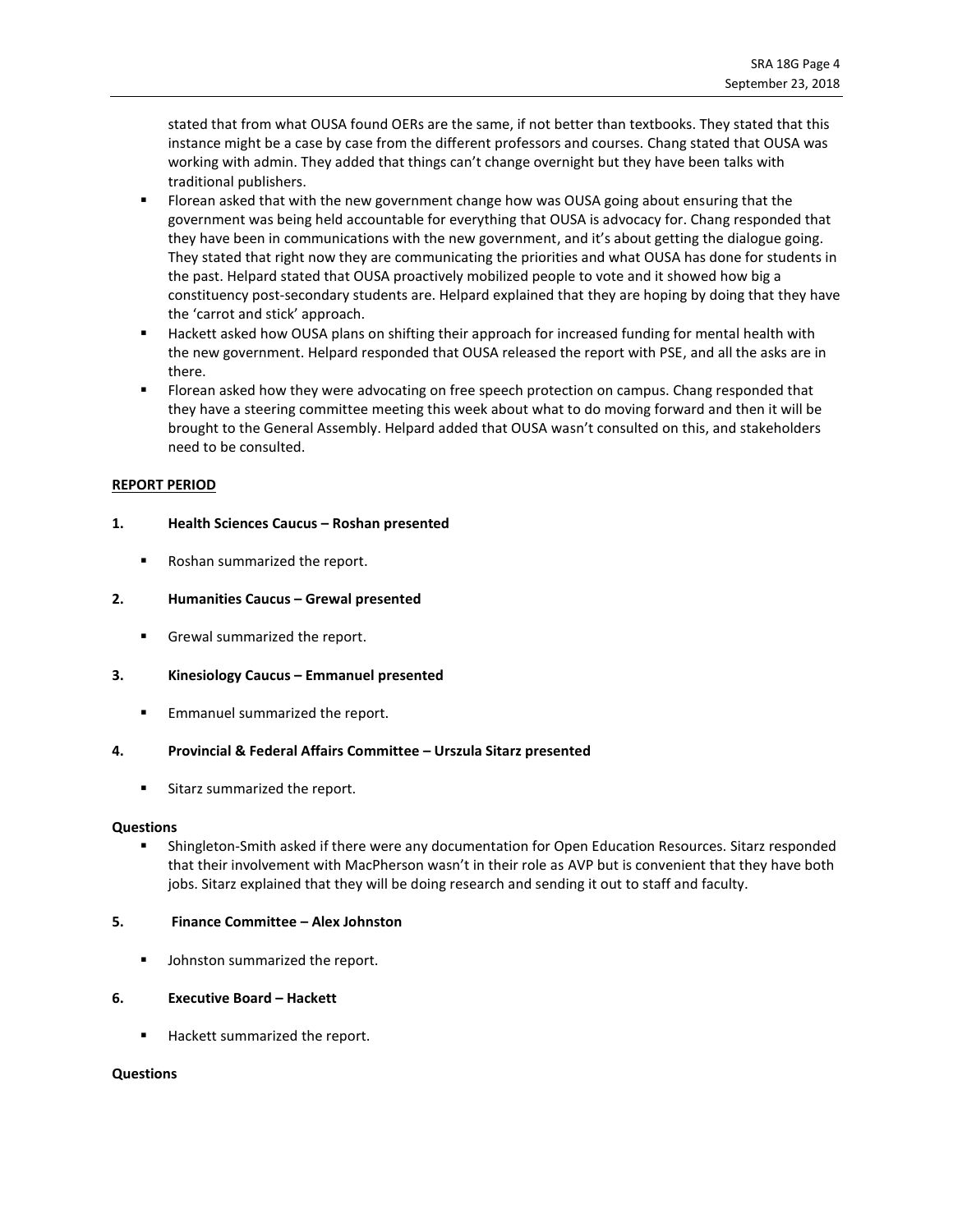Sykes asked if Shinerama commented about the other rep teams. MacLean responded that this was brought up during the EB meeting.

## **7. Vice-President (Administration) – Epifano presented**

Epifano summarized the report.

## **8. Elections Schedule – Uwais Patel presented**

■ Patel went over the elections schedule.

### **INFORMATION PERIOD**

- Hackett announced that the Municipal election was coming up soon, and that the MA Committee was hard at work. Hackett reported that they had the Ward 1 Candidates debate planned, and the MACvotes website will be launching on October 1.
- Uwais Patel reported that the First Year Council elections were happening, with polling being on Tuesday and Wednesday. Patel asked that the Assembly please promote the voting period to their first years.
- Farah provided an update on Homecoming as some of the Assembly members had concerns about the general safety in the Westdale community. Farah stated that while the incident with the police horse was not within the MSU's purview, the MSU will take this seriously. Farah explained that they had sent a follow-up email to their Community Liaison with the Hamilton Police and was hoping to get answers soon. Farah stated that they asked about the protocol of gatherings in the city. Farah stated that in regard to Westdale and the break-ins there have been increased policy services, and that if anyone sees or hears anything to call 911. Farah added that if anyone needs support the MSU's peer support services are in full operation
- Florean stated that they have joined a committee focusing on IT with pedagogy and asked to let them know what the Assembly would like to see about tech in the classroom and teaching.

# **QUESTION PERIOD**

- Shingleton-Smith asked the President about the incidences in Westdale. They stated that they knew an individual who had their safety threatened last year and when called 911 the police stated that it wasn't a serious concern, same with another post on 'Spotted at Mac'. Farah responded that she was made aware of the situation. They stated that they have asked about this and will email the Assembly when they hear back.
- Farah stated that they asked for the Assembly to get feedback on guidance documents but haven't heard anything back yet. Farah asked the Assembly how their office hours were going and if they were asking questions and getting feedback. Emmanuel stated that they just set their office hours and will do it then. Ibrahim stated that engineering just sorted out their office hours as well and haven't had much office engagement. Arbess felt that the issue with office hours was that it wasn't the best avenue to accomplish dialogue on the topic and it might work best to have specific events for their constituents to come out. Senthillmohan agreed with Arbess. Warwani stated that they have had conversations with the President about this. They explained that constituents talk about their feelings and feel as though nothing happens. Warwani stated that it was a big concern about why students haven't been coming out and that the students are tired of putting forward their voices and the University not listen. Bonk agreed with Arbess. Grewal responded that they are in the process of setting up office hours and that they will promote them. Gandzi stated that they just started their office hours this week and could make it a strategic theme and get back to the President later. Roshan responded that they would have to advocate and will host an event in October to get feedback. Roshan added that there needs to be more awareness from the BoD about this. Villasis responded that they will be working towards opportunities to address the issues within forums of sentiment.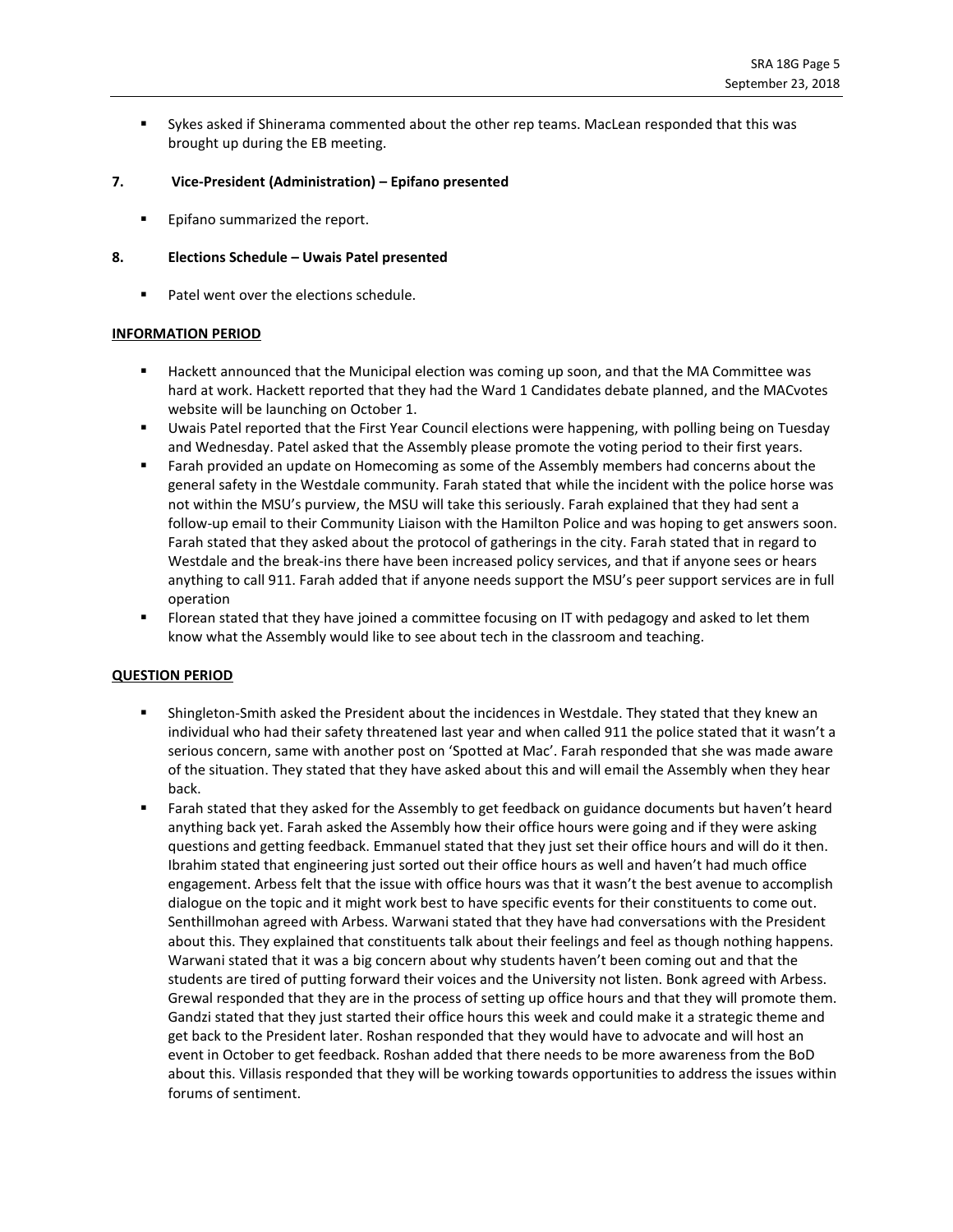- **■** Ahmed asked the President if they will be making a public statement to address the issues from Homecoming. Farah responded that this wasn't a plan. They explained that there has already been a lot of messaging about everything that had happened, but if Ahmed felt that it would be a different tone from the BoD that it could be brought up.
- **EXECT Sitarz asked Epifano why the Faculty Coordinator wasn't involved in the Faculty Planer hiring. Epifano** responded that Faculty Planners are hired by the faculties. They stated that the Welcome Week Advisory Council will be reviewing each faculties' hiring processes and will be standardizing it across the board. Epifano added that if the WWFC was to help hire the planners then the job would have to be adapted.
- Epifano stated that a lot of Assembly members are identifying that office hours are not working, but that it was their jobs to reach out to their constituents. Epifano asked that if each caucus wasn't getting feedback through office hours, then how were they planning on doing it. Roshan responded that key events are put on when something big was happening, such as FYC. Senthillmohan responded that they only found out about what Health Sciences was doing and it was a great idea, and that hopefully Science could put do that as well. Shingleton-Smith responded that simple form distribution on social media has been done in the past. Sykes responded that the Engineering caucus needs to talk more about this.

**Moved** by Hackett, **seconded** by Lee that the Assembly recess for 15 minutes.

# **In Favour: 21 Opposed: 9 Abstained: 0 Opposed: Ibrahim, MacLean, Grewal, Gandzi, Roshan, Tejpal, Florean, Irfan, Espiritu Motion Passes**

**Recessed at 7:17pm Called to Order at 7:33pm**

### **CALL OF THE ROLL**

| Present                | Ahmed, Anderson, Bishara, Dominguez Florean, Emmanuel, Espiritu, Gandzi, Grewal,<br>Hackett, Ibrahim, Irfan, Isah, Kumaran, Lee, MacLean, Oketch, Reddy, Robinson,<br>Roshan, Salciccioli, Senthillmohan, Shingleton-Smith, N. Singh, S. Singh, Sykes, Teipal,<br>Villasis, Warwani |
|------------------------|-------------------------------------------------------------------------------------------------------------------------------------------------------------------------------------------------------------------------------------------------------------------------------------|
| <b>Absent Excused:</b> | <b>Arbess</b>                                                                                                                                                                                                                                                                       |
| Absent                 |                                                                                                                                                                                                                                                                                     |
| Late                   | Bertolo, Bonk, Epifano                                                                                                                                                                                                                                                              |
| <b>Others Present:</b> | Sahil Karnani (MSU Member), Urszula Sitarz (AVP (Provincial & Federal Affairs)), Raquel                                                                                                                                                                                             |
|                        | Deperasinski (AVP (Internal Governance)), Uwais Patel (CRO), V. Scott (Recording                                                                                                                                                                                                    |
|                        | Secretary)                                                                                                                                                                                                                                                                          |
| <b>Chair</b>           | Elizabeth Wong                                                                                                                                                                                                                                                                      |

#### **BUSINESS**

#### **1. Clubs Ratification**

**Moved** by Gandzi, **seconded** by Salciccioli that the Assembly ratify the new and returning clubs, as circulated and recommended by the Clubs Administrator for the 2018-2019 academic year.

- Florean asked why these clubs weren't ratified the first time around. Ceded time to Robinson.
- Robinson responded that they only knew what was included in the memo.
- Florean asked if this has happened before where clubs come in September to be ratified. Ceded time to Robinson.
- Robinson responded that in terms of additional information, they didn't have any. They stated that it was within the clubs ratification process.

#### **Vote on Motion**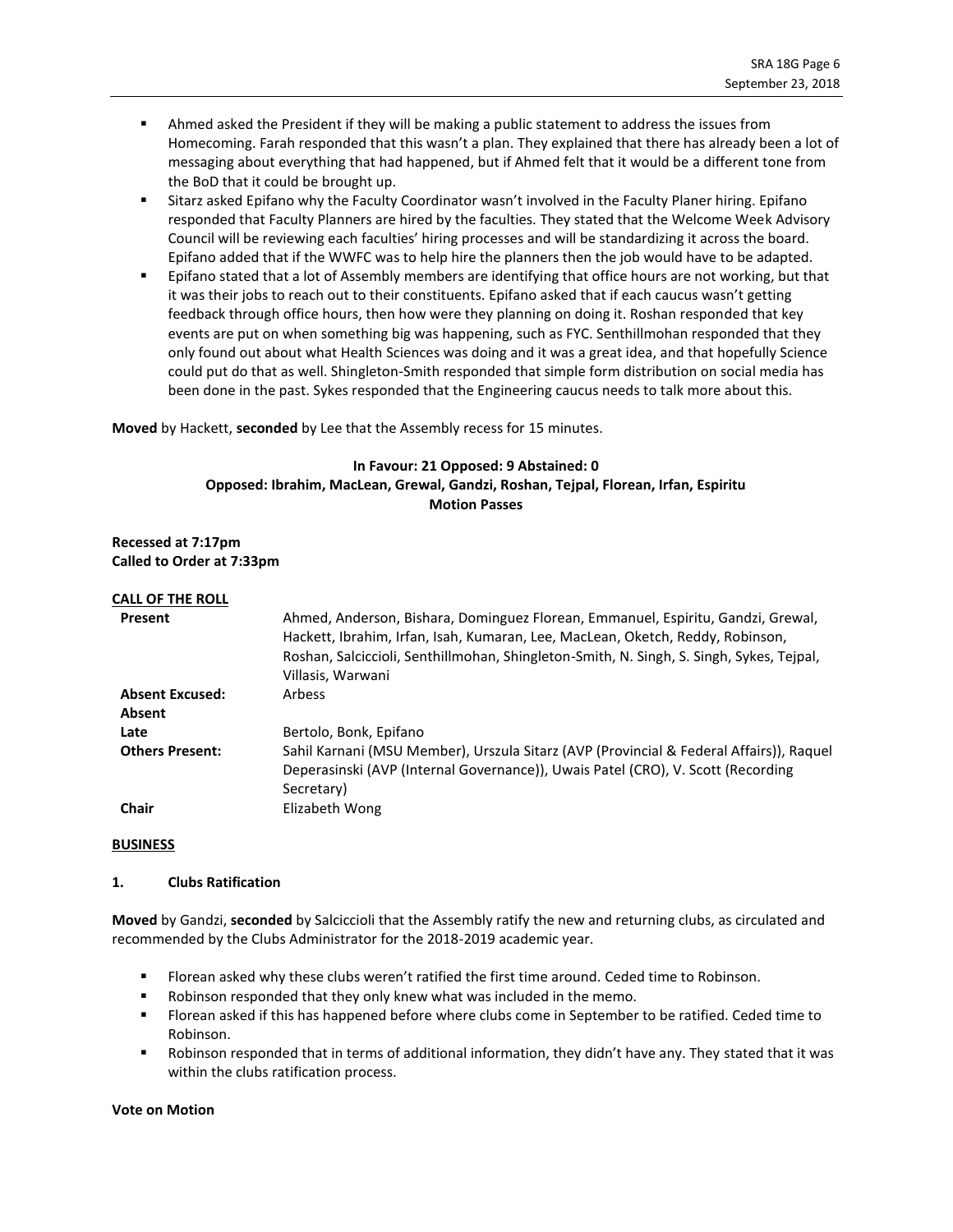# **In Favour: 25 Opposed: 3 Abstentions: 3 Opposed: Roshan, Florean, Bonk Abstained: Senthillmohan, Warwani, Hackett Motion Passes**

## **2. Open one (1) SRA seat on Standing Committee**

**Moved** by Gandzi, **seconded** by Hackett that the Assembly open one (1) SRA seat on the Internal Governance Committee.

### **Passes Unanimously**

### **3. Close one (1) SRA seat on Standing Committee**

**Moved** by Hackett, **seconded** by Gandzi that the Assembly close one (1) SRA seat on the Internal Governance Committee.

#### **Nominations**

■ Ahmed nominated self

# **Vote on Motion**

### **Passes Unanimously**

**■** Ahmed won the SRA seat on the Internal Governance Committee by acclamation.

# **4. Ratification of Chief and Deputy Returning Officers**

**Moved** by Epifano, **seconded** by MacLean that the Assembly ratify Uwais Patel as the Chief Returning Officer, and Emily Yang as the Deputy Returning Officer for the 2018-2019 academic year.

#### **Passes Unanimously**

# **5. BYLAW 10 – ELECTIONS**

**Moved** by Farah, **seconded** by Hackett that the Assembly approve changes to BYLAW 10 - ELECTIONS, as circulated and attached.

- **■** Farah stated that the Elections Department worked hard with consulting with the Board of Directors and full-time staff in changing the bylaws.
- **Florean asked why the special referendum deadline was being changed to March 15. Ceded time to Uwais** Patel.
- Patel responded that special referenda only happen when directed by the SRA, and it's different than holding referenda during the regular election cycles. Patel stated that they changed this so that there would be enough time to fulfil the appeals process and it gives the Committee the flexibility it needs to fulfill obligations.

#### **Vote on Motion**

#### **Passes Unanimously**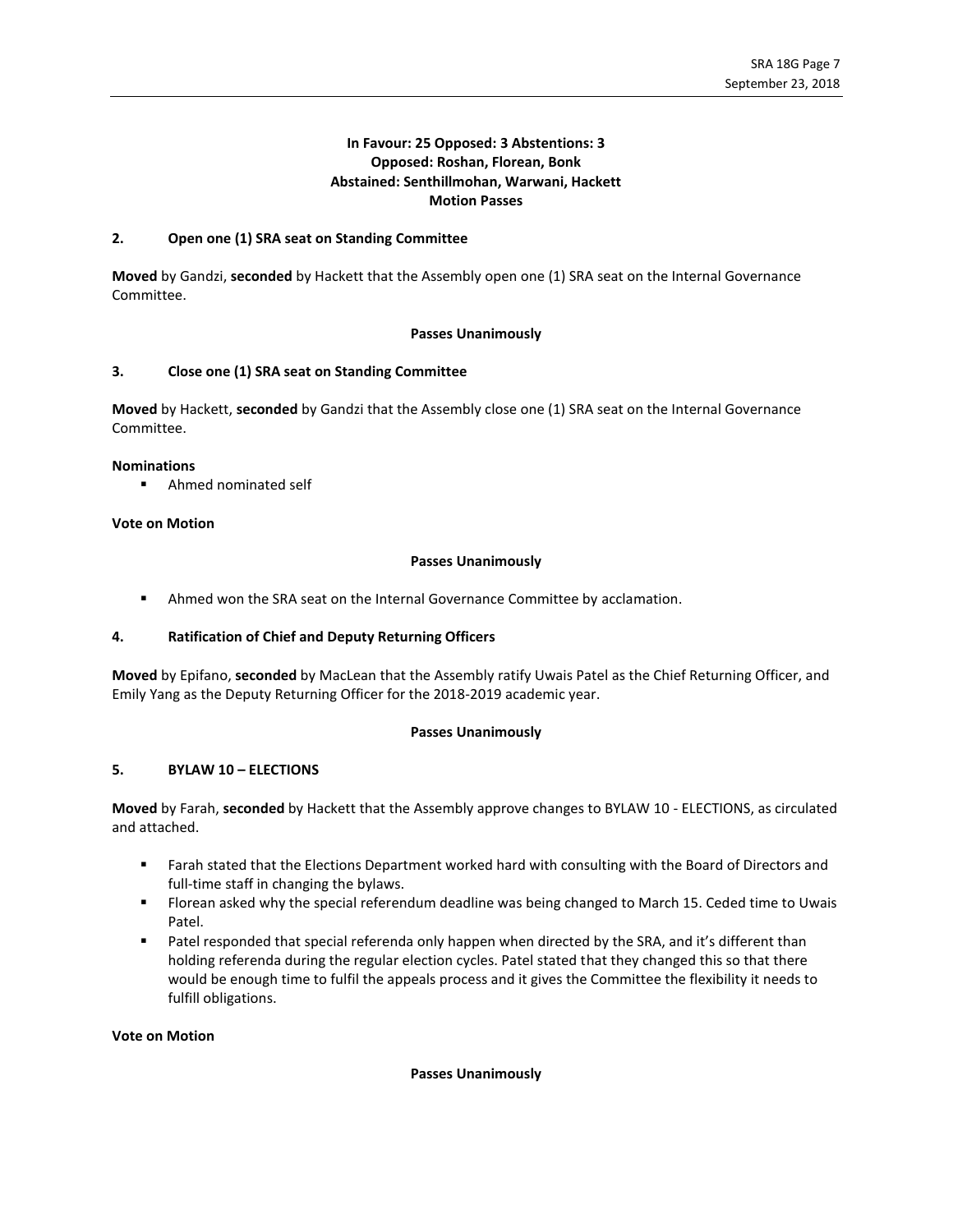# **6. BYLAW 10/A – ELECTORAL PROCEDURE**

**Moved** by Farah, **seconded** by Hackett that the Assembly approve changes to BYLAW 10/A – ELECTORAL PROCEDURE, as circulated and attached.

- Farah stated it was the same reasoning as the previous bylaw.
- **EXECT** Florean stated that it looked great and that the department did a wonderful job.

#### **Vote on Motion**

#### **Passes Unanimously**

### **7. OPERATING POLICY – SUSTAINABILITY EDUCATION COMMITTEE**

**Moved** by Bertolo, **seconded** by Robinson that the Assembly approve changes to OPERATING POLICY – SUSTAINABILITY EDUCATION COMMITTEE, as circulated and attached.

- Bertolo went over the memo with the Assembly.
- Robinson stated that last year an SRA member took on the project and felt that this structure allows for that opportunity.

## **Vote on Motion**

### **Passes Unanimously**

### **8. OPERATING POLICY – EDUCATION & ADVOCACY DEPARTMENT**

**Moved** by Bertolo, **seconded** by Farah that the Assembly temporarily suspend section 5.2.2 of OPERATING POLICY – EDUCATION & ADVOCACY DEPARTMENT to allow for the presentation of policies at SRA 18K – November 25, 2018.

- Bertolo went over the memo with the Assembly.
- Farah stated that Bertolo worked hard to figure this out.
- **■** Gandzi stated that being on the Education team this allows them to have more time to not rush.

#### **Vote on Motion**

#### **Passes Unanimously**

# **9. Approval of Ad-Hoc Committee – presentation attached**

**Moved** by Shingleton-Smith, **seconded** by Robinson to approve the mandate for the Communications, Advertising, and Student Engagement (CASE) Ad-Hoc Committee.

- Shingleton-Smith apologized for submitting this late. They went over the memo and presentation.
- Robinson felt that Shingleton-Smith covered this really well, and that the committee will be successful.
- Hackett asked why they would create an ad-hoc committee to promote services. Ceded to Shingleton-Smith.
- Shingleton-Smith responded that this committee would be best to share ideas and advocate.
- Epifano asked what the decision was to not have any MSU members on the committee. Ceded to Shingleton-Smith.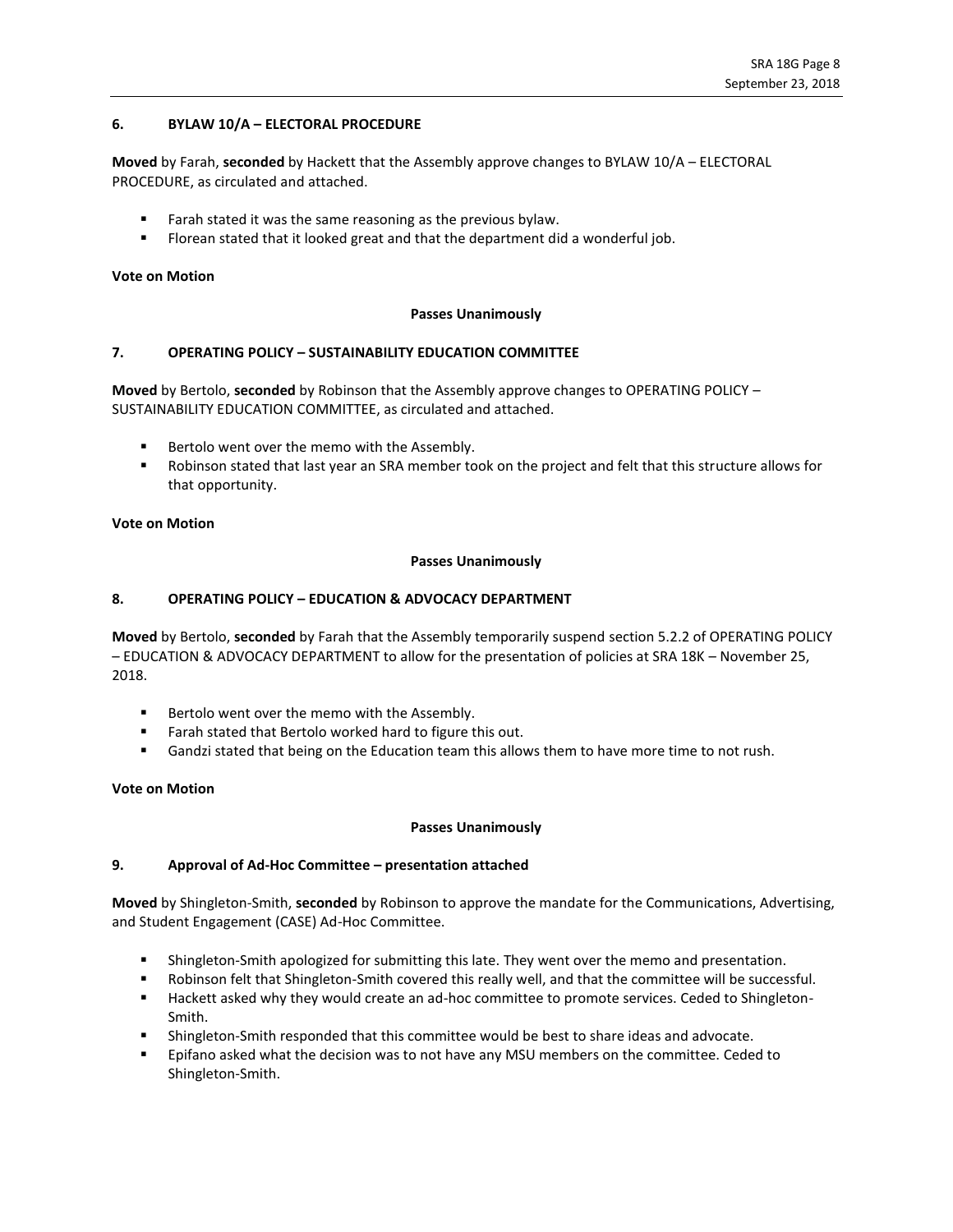- **EXECT** Shingleton-Smith responded that when speaking to the marketing & Communications Director they suggested that it might be a challenge to get everyone out to the meetings.
- Warwani asked Shingleton-Smith to speak more about the consultations with Michael Wooder. Ceded to Shingleton-Smith.
- **EXECT:** Shingleton-Smith responded that the MCD's job is promote. They stated that Wooder gave them a package that every promo exec gets for promotions training, and while the MSU does have a strong electronic posting strategy they have very large services that would receive poor engagement.

#### **Amendment**

**Moved** by Epifano, **seconded** by Sykes to amend section 2.1.3 to read as: "Vice-President (Administration) or designate"

- Epifano stated that they would like to see if they AVP (Services) would like to sit on this. They explained that the AVP has been doing a lot of outreach with services on what promo works and what doesn't and might provide valuable insight.
- **EXERCT:** Sykes stated that they are one the Services Committee and agreed with the statement.

### **Vote on Amendment**

### **Passes Unanimously**

#### **Back to Main Motion**

**Moved** by Shingleton-Smith, **seconded** by Robinson to approve the mandate for the Communications, Advertising, and Student Engagement (CASE) Ad-Hoc Committee, as amended.

- Florean asked if this committee would include the TwelvEighty Promotions Coordinator, and if Shingleton-Smith had thought of including the role. Ceded to Shingleton-Smith.
- Shingleton-Smith responded that they weren't included.
- Warwani stated that they were concerned that this committee would be redundant. They stated that the MSU has a lot of committees and they could all meet and do the tasks that CASE would do. Warwani felt that this will isolate when they were all supposed to be working together. They started that they didn't know how different this would be and felt that it would waste peoples' time.
- Hackett that the services were promoting to the best of their abilities and that the MSU needs to be making sure that they're giving services the resources to be successful. Hackett felt that creating this committee was convoluted and that it would be better to sit down with the services.
- Sykes asked how this committee differentiate from the Services Committee. Ceded to Shingleton-Smith.
- **•** Shingleton-Smith responded that this committee was to look directly into service and MSU promotions.
- Robinson felt that the conversation has been misconstrued and that this wasn't a service issues committee, it was communications review. Robinson stated that there wasn't a current space in the MSU to critically look at their own comms strategy.
- MacLean recommended that the Assembly pass this motion. They stated that people wee passionate about bringing in more students and being able to communicate effectively.
- Hackett stated that nothing usually comes out of ad-hoc committees and asked if anything has happened prior to putting this one together. Ceded to Shingleton-Smith.
- **■** Shingleton-Smith responded that committee have been struck in the past for consultation for the Student Activity Building, and that it didn't get in the way of trying to get student info.
- Sykes asked if this committee would have a budget or if it was just time invested. Ceded to Robinson.
- Robinson responded that there wasn't a request for a budget, but if the committee needed to have money then it would be his job to look into that.
- Robinson stated that every ad-hoc committee has a purpose and once they fulfil it the committee will disband. Robinson stated that during their year the MSU had a governance ad-hoc committee and their mandate was fulfilled as well.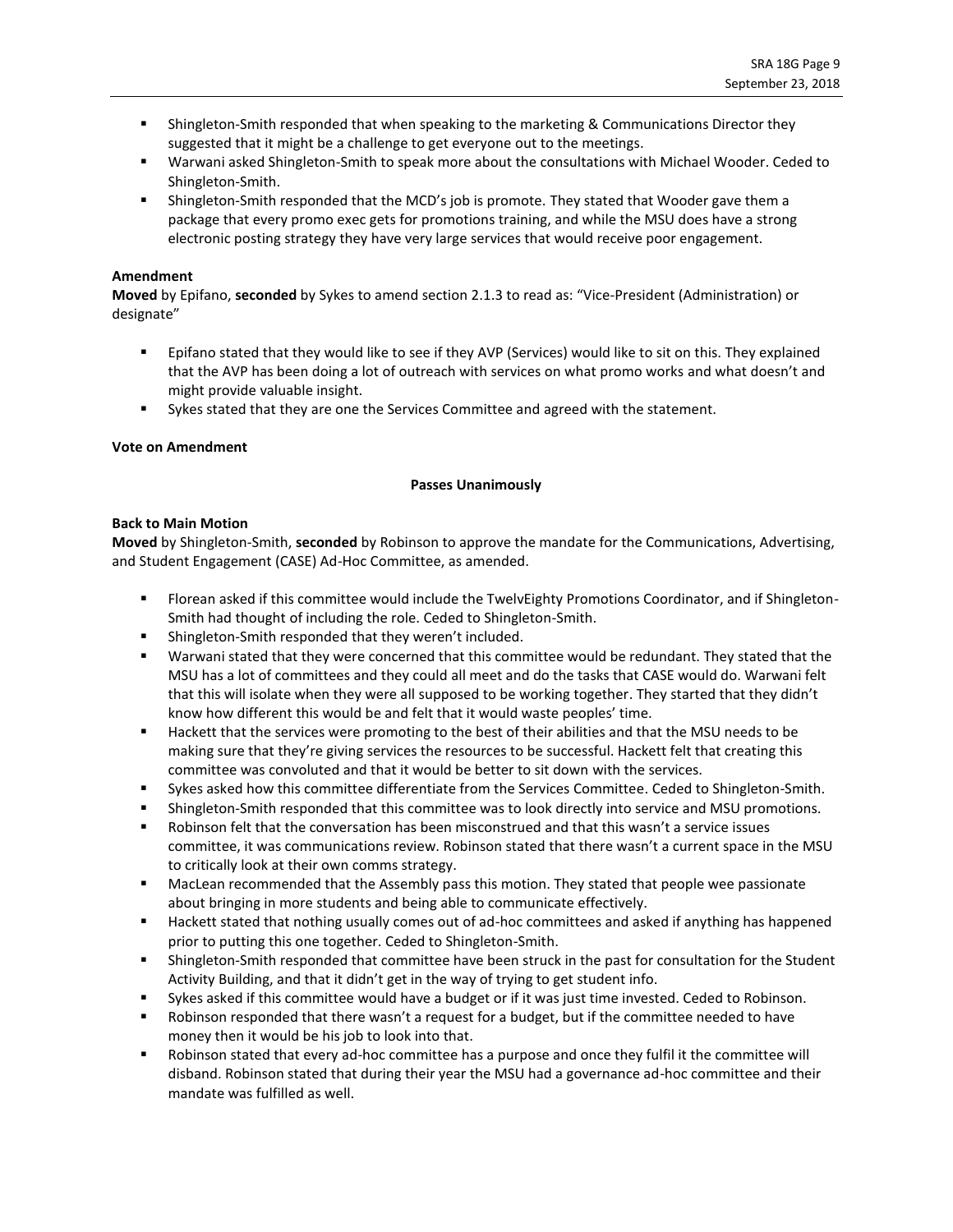MacLean ceded their time to Sahil Karnani. Karani stated that they were in first year and that in terms of this committee it makes sense. They felt that they need to have a committee with people who know what they're talking about and thought that this committee would be very effective. Karani added that first year engagement would work a lot.

**Moved** by Sykes, **seconded** by Oketch to Call to Question

# **In Favour: 30 Opposed: 2 Abstentions: 0 Opposed: Robinson, Farah Motion Passes**

### **Vote on Main Motion**

# **In Favour: 25 Opposed: 5 Abstentions: 2 Opposed: Warwani, Roshan, Espiritu, Anderson, Hackett Abstained: Salciccioli, Lee Motion Passes**

#### **10. Open Seats on Ad-Hoc Committee**

**Moved** by Shingleton-Smith, **seconded** by Ahmed that the Assembly open the following seats on CASE: Committee Chair and three SRA seats

- **EXECT** Shingleton-Smith stated that they would like to open the seats and elect at the next meeting.
- Robinson asked if the Chair needed to be elected from the SRA, and if there will be three SRA members and the chair. Robinson ceded to Shingleton-Smith.
- Shingleton-Smith responded that they would be.

# **Vote on Motion**

# **In Favour: 29 Opposed: 0 Abstentions: 3 Abstained: Warwani, Roshan, Hackett Motion Passes**

#### **Nominations**

- Singleton-Smith nominated themselves Chair
- Sykes nominated N. Singh SRA member
- MacLean nominated themselves SRA member
- Oketch nominated themselves SRA member
- Bonk nominated themselves SRA member

# **11. Open one (1) MSU Seat on Provincial & Federal Affairs Committee**

**Moved** by Oketch, **seconded** by Florean that the Assembly open one (1) MSU Seat on the Provincial and Federal Affairs Committee.

#### **Passes Unanimously**

# **12. Open one (1) SRA Seat on Provincial & Federal Affairs Committee**

**Moved** by Gandzi, **seconded** by Reddy that the Assembly open one (1) SRA Seat on the Provincial and Federal Affairs Committee.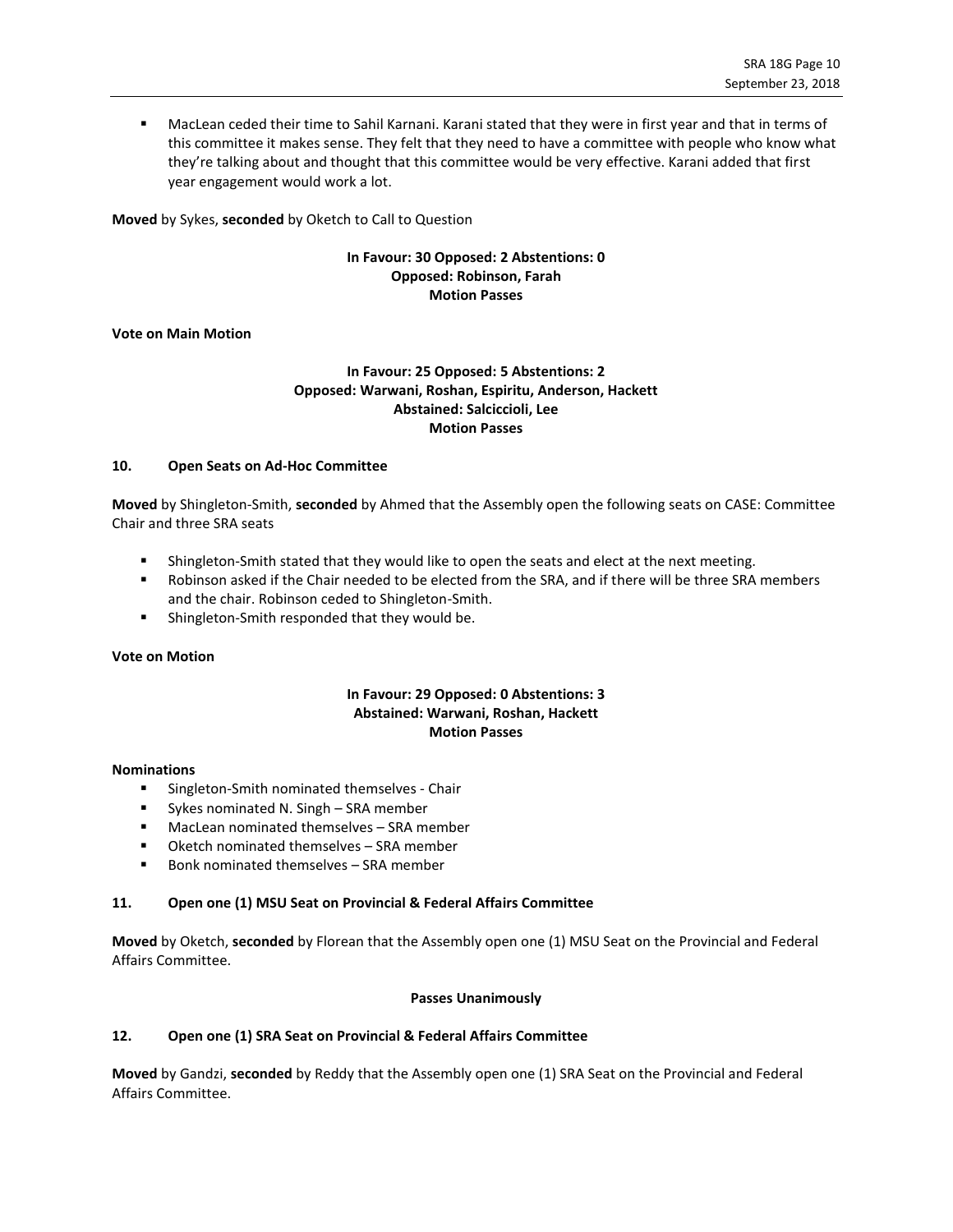# **Passes Unanimously**

#### **Nominations**

■ Ahmed nominated themselves

### **TIME OF NEXT MEETING**

# **Sunday, October 14, 2018 5:00pm Council Chambers, GH 111**

# **CALL OF THE ROLL**

| Present               | Ahmed, Anderson, Bertolo, Bishara, Bonk, Dominguez Florean, Emmanuel, Epifano,<br>Espiritu, Gandzi, Grewal, Hackett, Ibrahim, Irfan, Isah, Kumaran, Lee, MacLean, Oketch,<br>Reddy, Robinson, Roshan, Salciccioli, Shingleton-Smith, N. Singh, S. Singh, Sykes, Tejpal, |
|-----------------------|-------------------------------------------------------------------------------------------------------------------------------------------------------------------------------------------------------------------------------------------------------------------------|
|                       | Villasis, Warwani                                                                                                                                                                                                                                                       |
| <b>Absent Excused</b> | Arbess                                                                                                                                                                                                                                                                  |
| Absent                | Senthillmohan                                                                                                                                                                                                                                                           |
| Late                  |                                                                                                                                                                                                                                                                         |
| <b>Others Present</b> | Sahil Karnani (MSU Member), Urszula Sitarz (AVP (Provincial & Federal Affairs)), Raquel<br>Deperasinski (AVP (Internal Governance)), Uwais Patel (CRO), V. Scott (Recording<br>Secretary)                                                                               |
| <b>Chair</b>          | Elizabeth Wong                                                                                                                                                                                                                                                          |

# **ADJOURNMENT**

**Moved** by Salciccioli, **seconded** by Lee that the meeting be adjourned.

# **Passes by General Consent**

# **Adjourned at 8:38pm**

/vs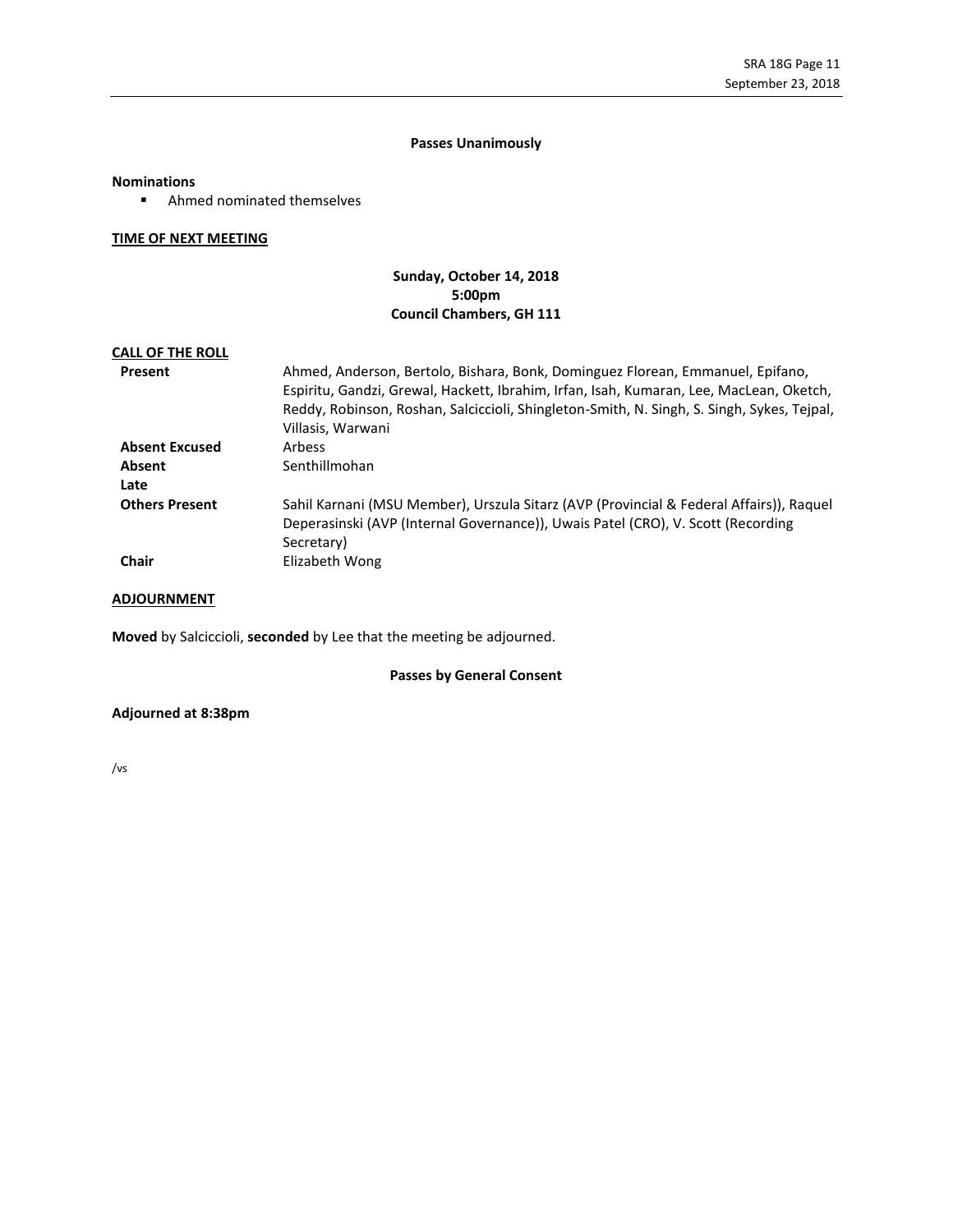

*From the office of the…*

# **Health Sciences Caucus**

| TO:             | Members of the Student Representative Assembly |
|-----------------|------------------------------------------------|
| FROM:           | Devin Roshan, SRA Health Sciences              |
| <b>SUBJECT:</b> | SRA 18G Report                                 |
| DATE:           | Tuesday, September 17, 2018                    |

# **PROGRESS ON YEAR PLAN**

The Health Sciences caucus is thrilled to announce a wonderful start to the year and share some updates regarding our progress. We have been actively promoting MSU hiring over Facebook throughout the summer and into September—to ensure BHSc students continue engaging with the MSU. We began to notice constituents—particularly in first year sharing photos of their shortterm medical service trips, and thus, we began sharing content from the 2016 Diversity Services campaign which explored the impact of voluntourism.

Over the summer, we began branding our content by updating our cover photo which translated into a great deal of visits to our page. Through inviting folks to like our page, we began at 605 page likes and achieved 831—a notable increase. Lastly, our outreach and presence has increased due to social media posts of our caucus during Welcome Week. We were able to have a full page dedicated to our role, the MSU, and how to get involved, within the Bachelor of Health Sciences Class of 2022 Handbook—printed and given to all first years.

We are also pleased to announce that renovations within the Health Sciences Library (HSL) will be coming to fruition. In July, Tushar and I met with the Director of the HSL—Jennifer McKinnell. At this meeting, we solidified plans for the HSL renovation that will allow for more study space. Since July, we have seen hundreds of books removed from the shelves as they are beginning the cataloging process, this is both tedious and time consuming, hence why renovations will be arriving in 1-2 years. We also began brainstorming short-term modifications in the meanwhile. Lastly, the director was receptive to the potential of piloting extended Saturday HSL hours in our meeting. We are hoping to follow-up in an October meeting to discuss the feasibility of this project.

# **PAST EVENTS, PROJECTS & ACTIVITIES**

Recently we hosted an event titled "FYC Info Session – Cookies and Coffee with SRA Health Sci" which had great constituent turnout. The event began at 2:30 pm and we ran out of cookies and coffee by 3:30 pm. We had a table with First Year Council (FYC) nomination forms, elections department paraphernalia (stickers etc.), SRA rave cards, and the SRA banner. To inform folks about this event we created an event page. We also contacted the BHSS Communications Coordinator and was granted access to posting in the class of 2022-year page, as previously, any non-BHSS affiliated group would not be permitted (flagged for spam). This event acted as our office hours and in the future, and we hope to continue small scale incentivized events. I was also able to act as a resource to constituents as a member of the elections committee. With that being said—I attended and assisted in the Elections 1A03 event, where I shared my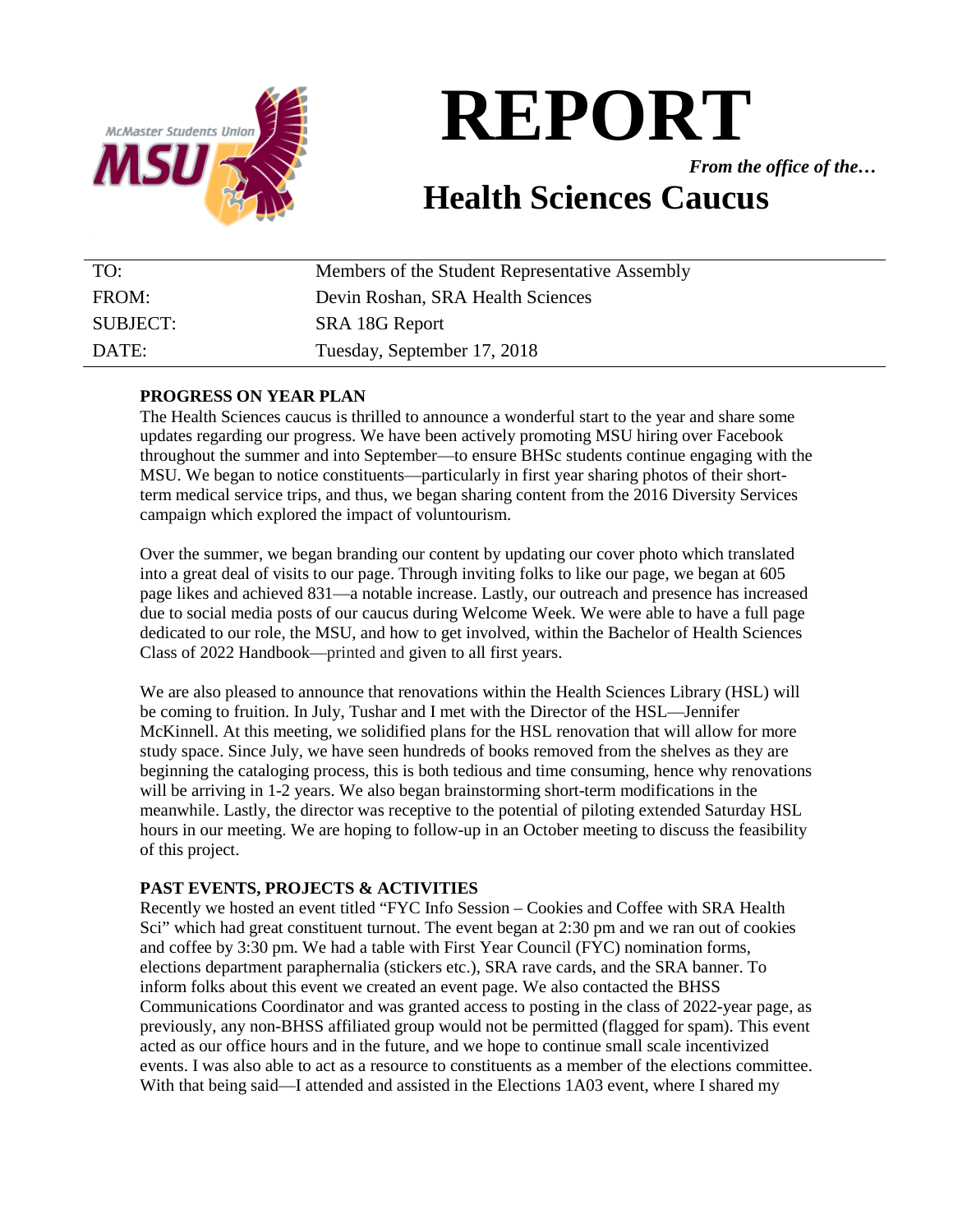experiences running a campaign to students interested in FYC. I was also able to be featured within the FYC promotional video along with fellow SRA members on the elections committee.

# **UPCOMING EVENTS, PROJECTS & ACTIVITIES**

In October, we're hoping to begin creating a resource (brochure) that centralizes information about each MSU service. BHSc students already involved in them will share takeaways from their own experiences with the services, provide information pertaining to when and how to apply, and offer their contact information for students to ask personalized questions regarding the application process. Lastly, Tushar and I have been present in BHSS meetings the past few weeks and have been regularly giving our input to faculty specific discussions. We are happy to establish a great connection with our faculty society.

We are hoping to meet with the second year statistics professor to discuss accessibility concerns, particularly the potential of podcasting, as last year this was not an option.

# **CURRENT CHALLENGES**

N/A

# **SUCCESSES**

A huge success was the SRA presence at Welcome Week. We posted a truly iconic photo of our caucus that garnered a great deal of attention, we had lots of students asking questions, and adding us on Facebook. Tushar as a faculty rep and myself as a Maroon was the perfect way to bridge the MSU and our faculty. At faculty day Tushar was able to give a speech to the first years regarding what the SRA is and what we do.

We found that regularly contributing to our faculty society's discussions and also attending their meetings as an official observer to be particularly important. We hope to maintain this great connection with our faculty society.

# **OTHER**

We are excited to continue making progress on our year plan. I'm also writing this while dealing with the flu so I apologize if any part was unclear.

Truly,

Devin Roshan SRA Health Sciences McMaster Students Union [srahealth@msu.mcmaster.ca](mailto:srahealth@msu.mcmaster.ca)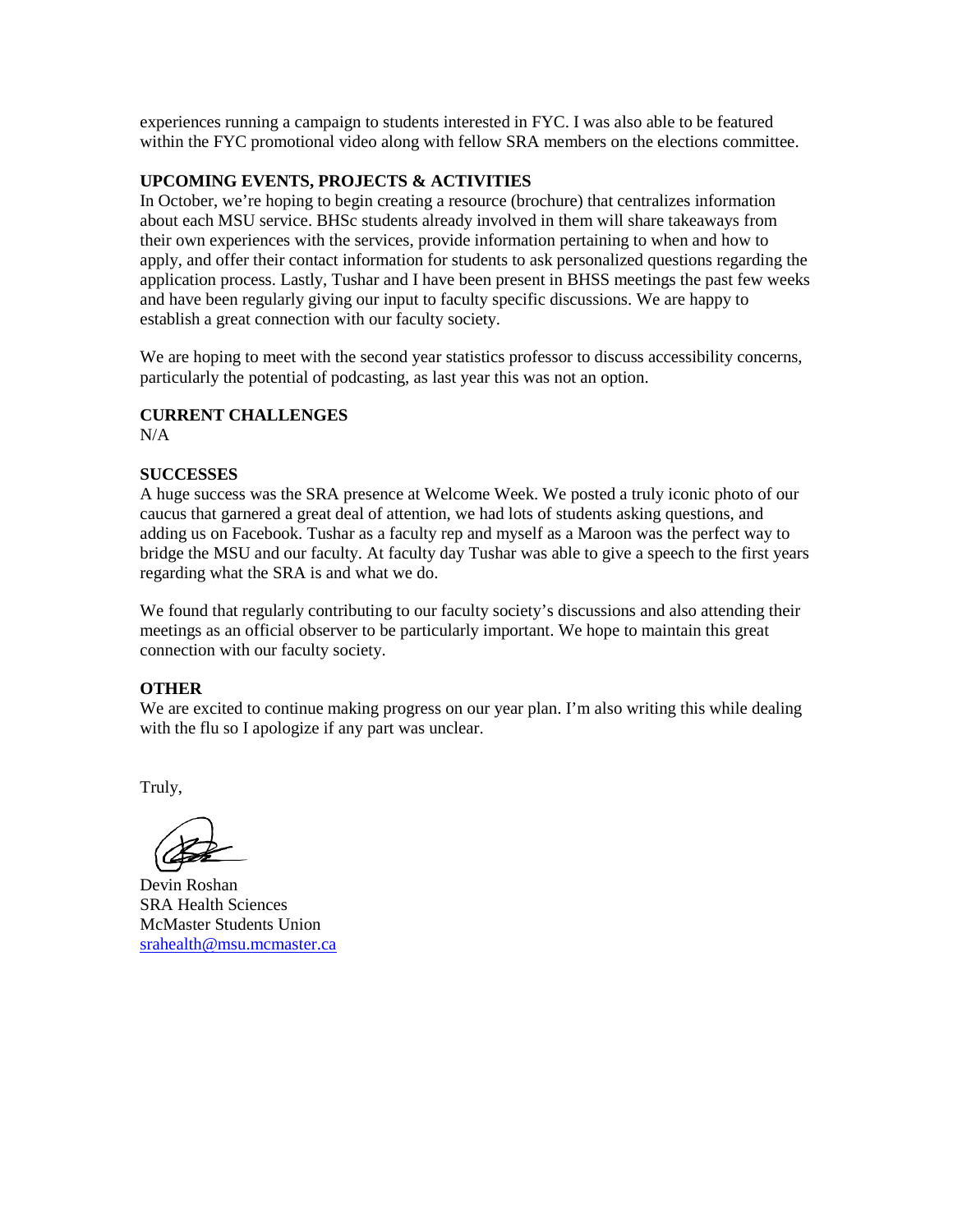

*From the office of the…*

# **Humanities Caucus**

| TO:      | Members of the Student Representative Assembly |
|----------|------------------------------------------------|
| FROM:    | Hargun Grewal, SRA Humanities                  |
| SUBJECT: | SRA 18G Report                                 |
| DATE:    | Tuesday, September 18, 2018                    |

# **PROGRESS ON YEAR PLAN**

In order to be on track with the goals and objectives our year plan entails we have been working to complete each objective step by step and have made progress on most of them. One of our goals was to promote student leadership initiatives across our faculty and we did this by promoting many volunteer positions such as the McMaster Humanities Society's Navy Network Coordinator Position as well as volunteer positions for the Pride Community Centre. We also wanted to focus on getting first years involved early on so we helped promote First Year Council elections and spoke to many students at Elections 1A03 as well.

Another objective of ours was to increase awareness on degree options and specializations available to first year humanities students and we wanted to achieve this in three ways. Through an email to every first-year student at the beginning of the year, leaflets in faculty bags during welcome week, and through an information booth set up early on in the year. The first method was a success because the faculty of Humanities did send out an email to every first-year student regarding degree specializations and prerequisites in the beginning of September. We are hoping to have the second method of leaflets in faculty bags take place next welcome week because we could not have that method ready in time for faculty bag preparation. We are currently working on the third method and are planning to have the information booth set up at the end of September or beginning of October.

# **PAST EVENTS, PROJECTS & ACTIVITIES**

Our project of making sure first year students received emails regarding their degree options and specializations was a success as they all received on in the beginning of September from the Faculty of Humanities. We have also increased our social media presence on Facebook by continually being active and posting/ promoting events. Other than that, we have not run any other events or completed any other project yet.

# **UPCOMING EVENTS, PROJECTS & ACTIVITIES**

An event we have coming up is our SRA Humanities information booth coming up at the end of September where students can come talk to us about their prospective specializations, how to get involved within the McMaster Students Union as well as our faculty and any other questions they may have.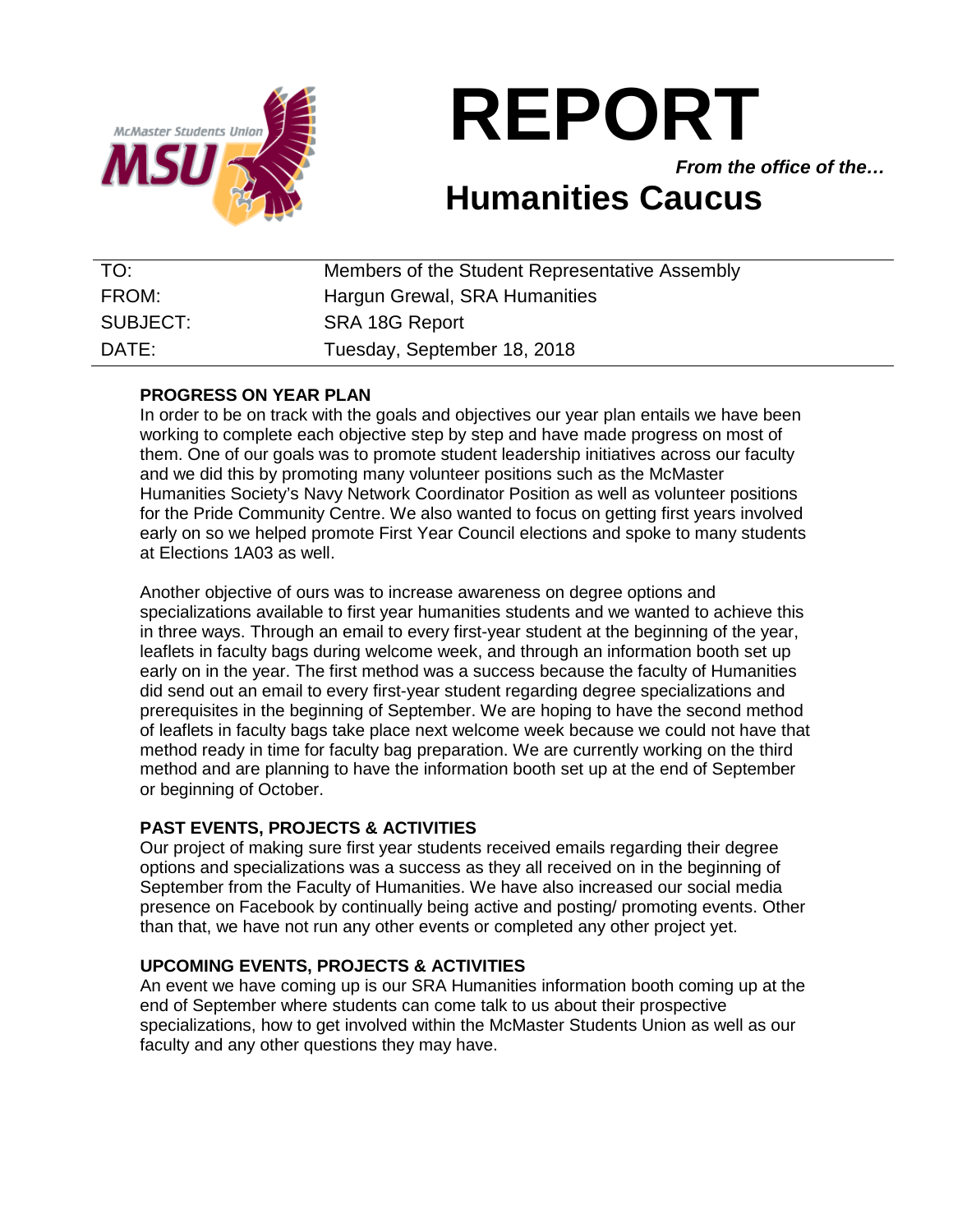# **CURRENT CHALLENGES**

One our current challenges has been changing our year plan goal from implementing a plan for an Arts Tavern to getting Humanities students access of the arts student space in LR Wilson. We want all of the Humanities students to either have a code or card to access the space. We know that a code already exists but many students do not know of it. Another challenge has been gaining access to our email account and twitter page which has hindered our ability to increase our social media presence as well communicate effectively with certain individuals in regards to our goals for the year. We have reached out and are still waiting for access to both accounts.

# **OTHER**

Please feel free to reach out to our caucus with any questions, concerns, or comments you may have, we would love to hear your suggestions.

All the best,

Hargun Grewal SRA Humanities Caucus Leader McMaster Students Union [srahuman@msu.mcmaster.ca](mailto:srahuman@msu.mcmaster.ca)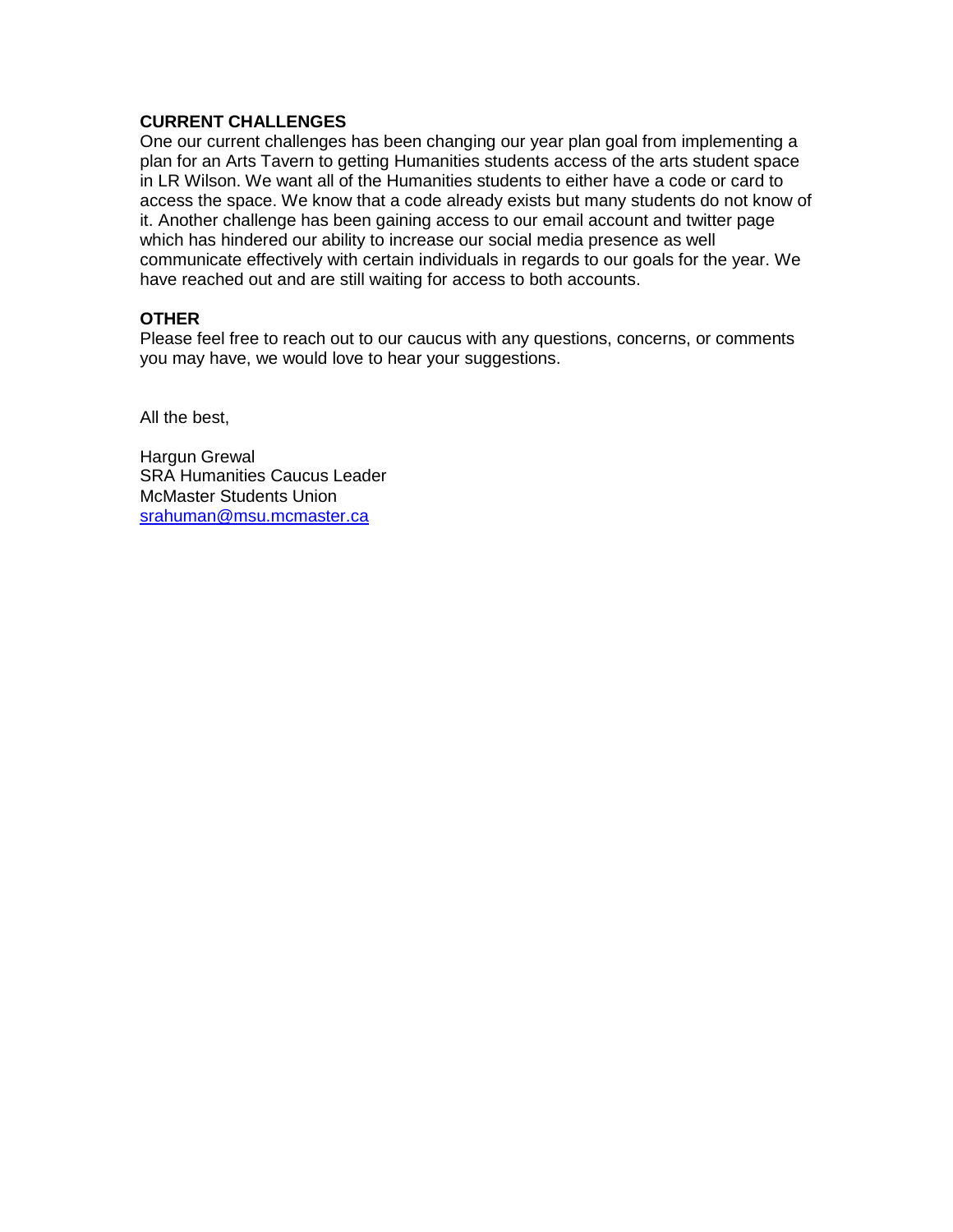

*From the office of the…*

# **Kinesiology Caucus**

| TO:      | Members of the Student Representative Assembly |
|----------|------------------------------------------------|
| FROM:    | Ushwin Emmanuel, SRA Kinesiology Caucus Leader |
| SUBJECT: | SRA 18G Report                                 |
| DATE:    | September 23rd, 2018                           |

# **PROGRESS ON YEAR PLAN**

Dear Assembly,

I hope that with the start of the new year you are all doing well in your respective courses and programs! Now that the school year is being kicked into high gear there are many platform points that I have been working on, building a strong foundation for each of the objectives so that they may be further developed and achieved in the future. Below are the objectives that I have been tackling so far after the start of the new year.

# **Objective #2: Student space for Kinesiology Students**

With space being extremely limited on campus I have been conversing with both the AVP Finance and VP Finance about spots on campus that may be opening up due to the construction of the SAB and Peter George building, hoping to find a spot that we could claim to set up the lounge. I have also been in conversation with past McMaster Alumni's that have contributed in creating their own faculty lounges, so that I may create a document on steps that need to be completed in order to get a lounge approved. One main problem is that the work for creating a new lounge has been lost over the years and I plan to change that. Realistically creating a lounge within my time on SRA is unlikely, it is a process that may take a few years. By creating this document, those after me will be able to continue what I started rather than starting from scratch all over again.

# **Objective #4 Regaining the Kinesiology Caucus email and all social media platforms**

After getting in contact with Pauline, I was able to regain access to the SRA Kinesiology email and went through all the unread emails to understand what could still potentially be addressed. I am also attempting to reset and gain access to the Caucus twitter account and I have yet to hear back from Twitter.

Other than my objectives I have been able to establish a strong connection with the Kinesiology Society, being actively involved in their plans and ideas for the upcoming school year. To increase our outreach to first years during Welcome Week, myself and my position on SRA was introduced to the first year constituents.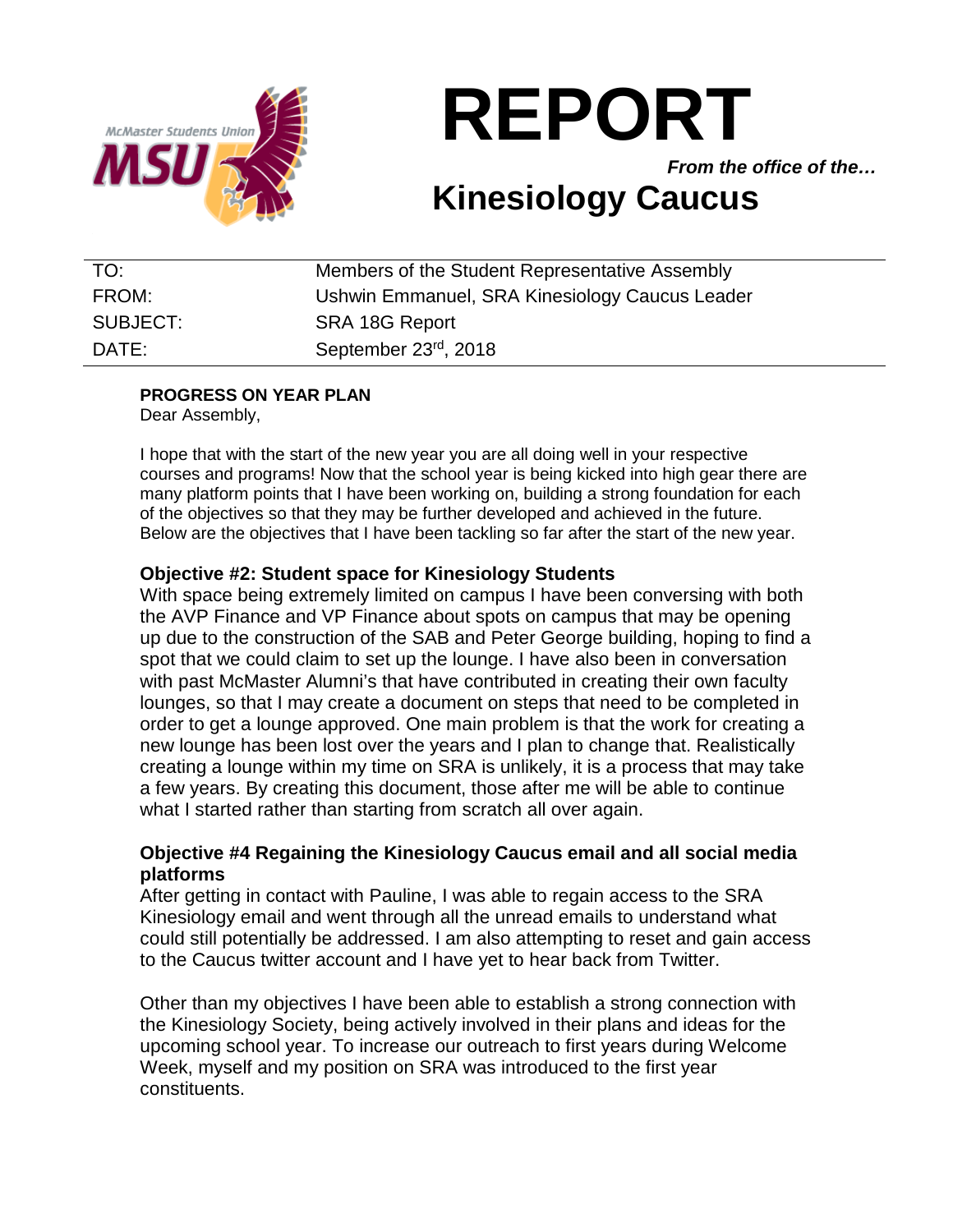# **PAST EVENTS, PROJECTS & ACTIVITIES**

I spoke with the Undergraduate chair of the Kinesiology department, Dr. Audrey Hicks, quite recently to see if she would be in favour of aiding the Kinesiology Society and Kinesiology Caucus in finding a space for a Kinesiology lounge. She was quite interested and advised me to speak with Dr. Martin Gibala, the Chair of the Kinesiology department, since he would be able to provide more resources and advise.

# **UPCOMING EVENTS, PROJECTS & ACTIVITIES**

Since there is an empty seat on the Kinesiology Caucus I plan to run an event at the Kinesiology Society office with coffee and cookies from Union market so that more people will come out and learn about SRA to spark their interest in the available position. I plan to do this in October when FYC council elections are over and the Election department releases the by-election date.

# **CURRENT CHALLENGES**

As of now, the only challenge I face is tackling all these objectives by myself since the other Kinesiology caucus seat was dropped. I would have liked to have more done by now, but because I am only one person rather than two, there is a lot less I can do for each objective. Rather than focusing on a few objectives at a time, I am attempting to spread my attention to each objective equally. Hopefully by the end of October I will have someone else that I may debrief and work with to accomplish all these objectives accordingly.

# **SUCCESSES**

Even though the work force on my caucus has been reduced by half I feel as though I have accomplished a lot in building a strong foundation in multiple different areas of my role as the SRA Caucus leader so that I may continue building these points throughout the year to come.

Sincerely,

Ushwin Emmanuel SRA Kinesiology Caucus Leader McMaster Students Union [srakin@msu.mcmaster.ca](mailto:srakin@msu.mcmaster.ca)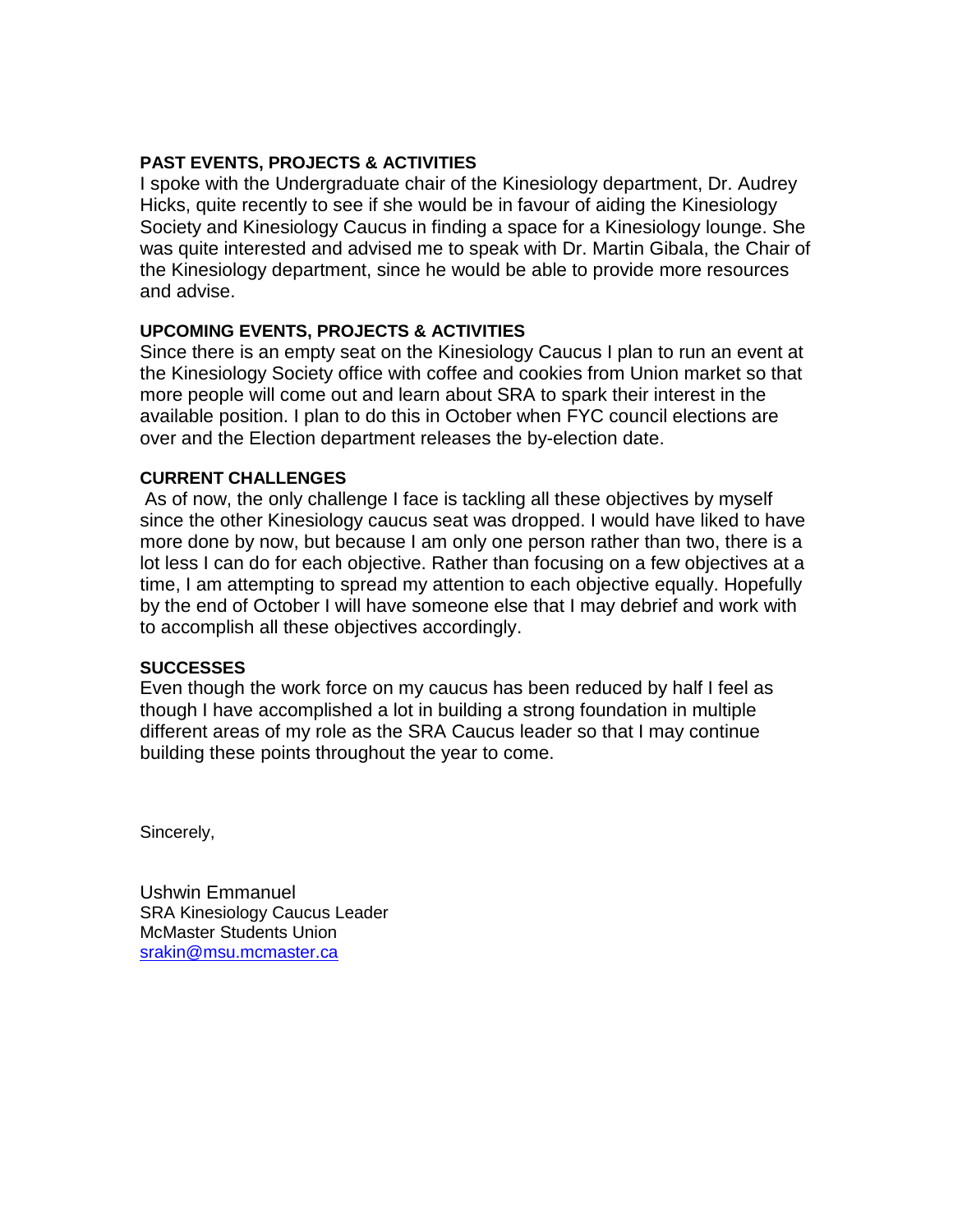

*From the office of the…* **AVP Provincial & Federal Affairs**

| TO:               | <b>Student Representative Assembly</b>           |
|-------------------|--------------------------------------------------|
| FROM:             | Urszula Sitarz, AVP Provincial & Federal Affairs |
| SUBJECT:          | <b>SRA 18G Report</b>                            |
| $\mathsf{DATF}$ : | Submitted September 18, 2018                     |

# **PROGRESS ON YEAR PLAN**

The summer and beginning of September held many opportunities to work on points from my year plan! It was also a great time to prepare for the year ahead and develop projects for my committee.

# *Provincial MacVotes Campaign*

Throughout May and June, I worked closely with Stephanie and the Communications department (especially Haley Greene and Michael Wooder) to refine and execute the campaign. The timing of the election resulted in a heavy online presence to encourage students to vote, which was quite successful. I ran the MSU Advocacy facebook page and Stephanie handled the twitter account, and we saw a lot of interactions and engagements with our posts.

On May 29, we held a Candidates Debate in the MUSC Atrium with a fantastic turnout! The atrium was packed, to my great happiness, of students, staff, and community members. Four candidates were invited and in attendance: Peter Ormond (Green), Sandy Shaw (NDP), Ted McMeekin (Liberal), and Ben Levitt (PC). Stephanie, Wooder, and I wrote the base questions for the debate and we took a few from the audience that were edited for clarity and tone.

The results showed a large shift for Queens Park. A 58% voter turnout (the highest turnout since 1999) resulted in a PC majority and a new MPP for Hamilton West-Ancaster-Dundas NDP Sandy Shaw. Our riding had voter turnout of approximately 67%. A high voter turnout is very important for our lobbying efforts, as it shows that we are engaged constituents who will affect the results of the next election. Spicy!

# *UCRU Budget Submission*

I finalized the Budget Submission on behalf of the Undergraduates of Canadian Research-Intensive Universities (UCRU) with the help of Stephanie and the new UCRU steering committee. I worked to ensure we met the main criteria from the committee: that the recommendation enhances the competitiveness of Canada. This was quite easy, as a more accessible post-secondary education system acts as a pathway for many students to accomplish their goals. We had some last minute changes after the Chair of UCRU consulted with the U15 lobbying group, which was ultimately handled with grace from all parties (especially Steph!). We submitted one recommendation to the Federal Finance Committee, on converting the federal tuition tax credit to upfront grants, and formatted the document according to UCRU brand standards. This was done with the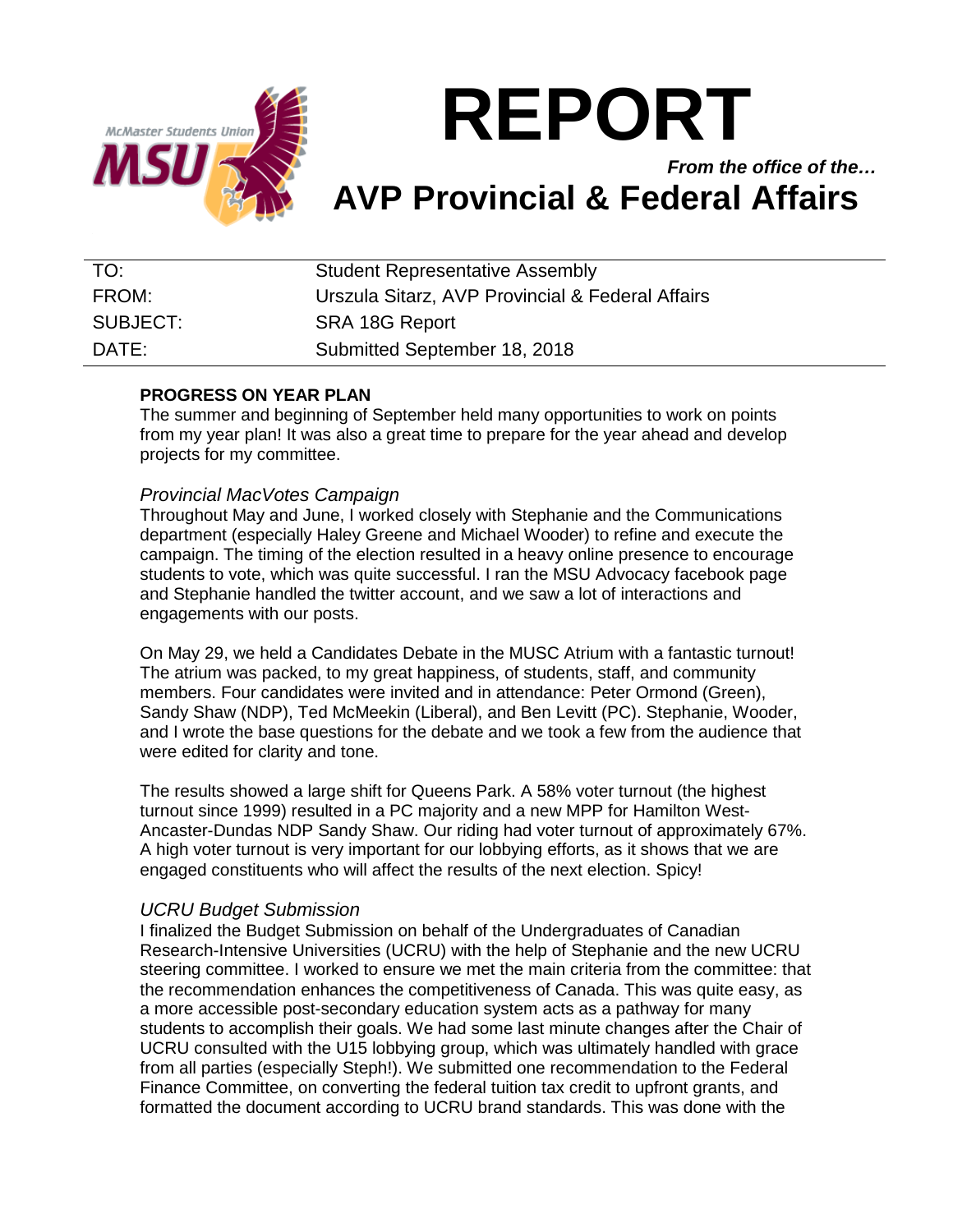guidance and expertise of Communications Director Haley Greene!! Stephanie submitted the document and received confirmation from the government that it went through. At this point, we are currently waiting to hear back from the committee on next steps.

# *OHIP for International Students*

After Stephanie and I consulted each other on what we hoped the OUSA priorities would be for the upcoming year, she fought hard for international student healthcare to be among these. International student healthcare is an OUSA priority for this year and was included at OUSA's first Policy Symposium. I wrote up a research brief and a report on the topic, outlining the evidence to support OHIP for international students. The health, social, and economic benefits are incredible and every argument against can be met with more reasons in support of allowing international students to access OHIP. This will hopefully be covered during OUSA Lobbying Week in the fall.

# *OUSA #textbookbroke Campaign*

The second run of the #textbookbroke campaign was an enormous success. Through both social media and tabling, we engaged a lot of students in the conversation of open educational resources, specifically open textbooks. A lot of students entered the contest at the table and I think this speaks to the timing of the campaign. We first ran it in January of this year, which many students remember; however, the atmosphere among students is quite different. Students are generally more excited, feel motivated, and are actively apart of campus life in the first few weeks of school. The Homecoming Festival on BSB field had constant heavy traffic, as did the table outside of the campus store. I am looking forward to the next week of online campaigning, we have lots of photos still to post, and to see what comes next. The campaign will be over by the SRA meeting but we are hoping to follow up with professors, students, and other stakeholders around campus.

Aside from my AVP role, I am currently completing an OER project with the MacPherson Institute. This gives me a lot of access to resources and to staff who are actively pursuing the adoption of OERs at McMaster. I'm hoping to use this project as an "in" for my AVP duties as well.

# **PAST EVENTS, PROJECTS & ACTIVITIES**

# *MacVotes Campaign*

As mentioned above, we ran a heavy online campaign to encourage students to vote in the Provincial Election. This involved platform summaries, local candidate information, how to vote instructions, and reasons to vote. We also held a candidates debate with four local candidates from the major political parties.

# *#textbookbroke*

We ran a contest, had a heavy social media presence that involved a lot of student participation and engagement, and promoted a Letter of Support for OERs that gained a lot of traction. This ePetition will be used in future lobbying efforts, as well as the results from other aspects of this campaign.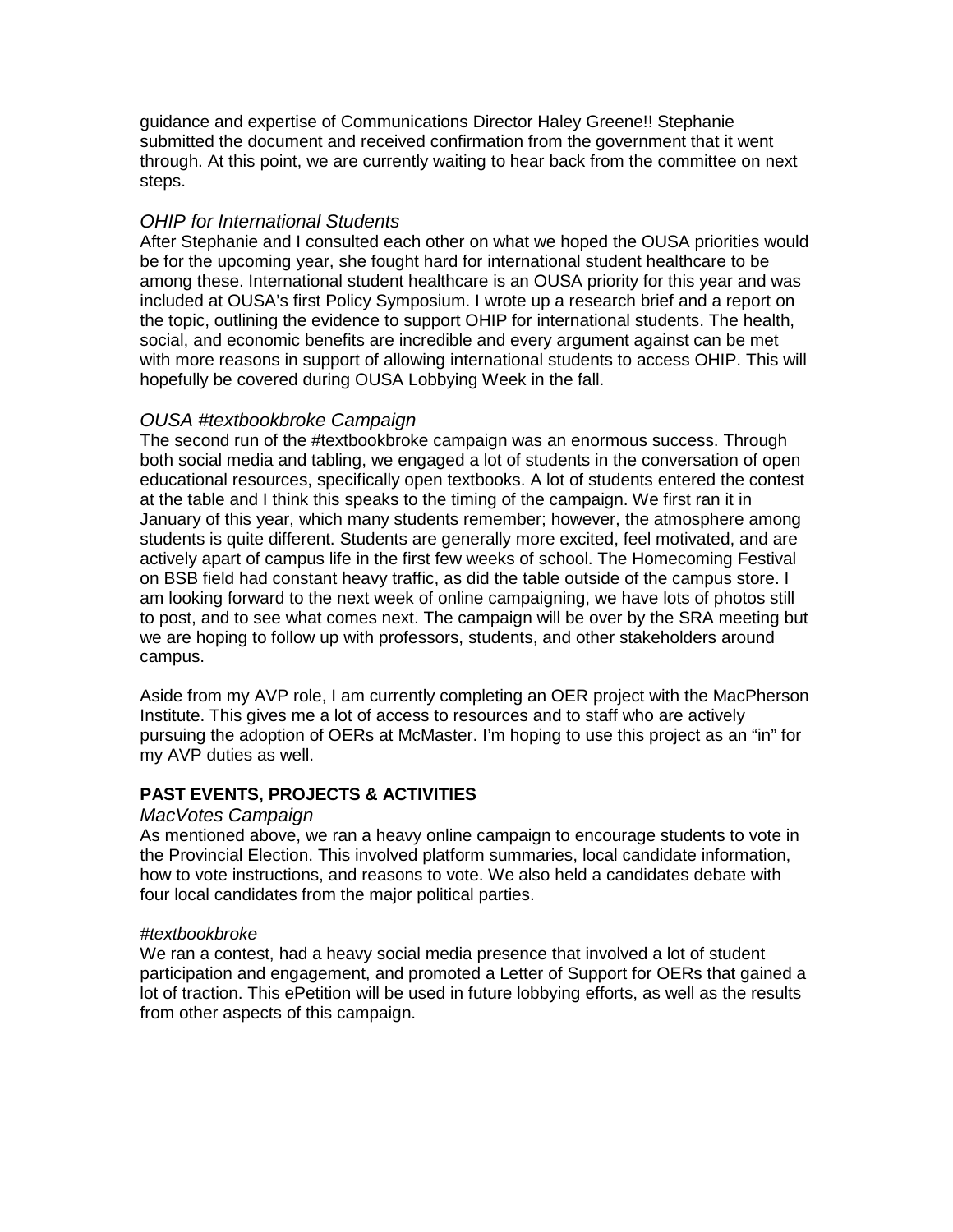# **UPCOMING EVENTS, PROJECTS & ACTIVITIES**

# *OUSA Tuition Policy*

I am co-authoring the OUSA tuition policy that will be presented at the upcoming General Assembly. My section is Fair Payment Process, which includes the models by which tuition is calculated, late fee guidelines, and program- or course-based tuition assessment. This has involved a great deal of research and is so exciting! The PCRs were due at the beginning of September and the body text is due September 28.

# *OUSA General Assembly*

The most wonderful time of the year! Applications to be a delegate at the Fall OUSA General Assembly are open until September 30 at 11:59pm. It will be hosted at McMaster University (!!) from November 2-4, 2018 and I highly encourage you to apply! OUSA GA is a fantastic opportunity to learn more about the sector and about postsecondary education advocacy!! We are currently hiring 5-7 delegates and it could be you.

# *Student Perceptions of Data Collection*

The PFA committee is running a survey of the feelings students have regarding demographic data collection. The Ministry of Education has spoken about using the Ontario Education Number (OEN) as a means to understand how students move through the Ontario school system. This has implications beyond retention; it would ultimately be used to develop and implement targeted programming. This is a part of OUSA's Comprehensive Access Strategy policy paper, which outlines barriers to postsecondary, including at the primary and secondary education levels. The survey will be open for a while, with periodic promotional blasts. I'm hoping to finalize the questions for the survey and the dates for it at the PFA meeting on Tuesday, September 18 and I will update you at the meeting.

# *Experiential Education at McMaster*

Next term, we'll be running an OUSA campaign about experiential education. In the lead up to this, my committee and I will complete a report about experiential education at McMaster to understand where our strengths, weaknesses, and gaps currently are. This data will be used to further customize the campaign to McMaster and will be continued in the wake of the campaign, to pursue lobbying efforts.

# *Metrolinx and Provincial Transportation*

I am in the process of forming a partnership with Metrolinx. They collect data on university students and I'm hoping to both aid them in that process and get access to the data they have. I have yet to hear back from them but it's only been a few days, so I will update further at the meeting.

# **VOLUNTEERS**

We're out here! PFA meets on Tuesdays at 5:30 in the committee room and we always welcome new members!! There is currently an SRA seat open for the committee and I'm more than happy to answer any questions or address any concerns you may have.

# **SUCCESSES**

The #textbookbroke campaign was great, especially huge shout-out to all of our volunteers and the Elisha, our Advocacy Coordinator!!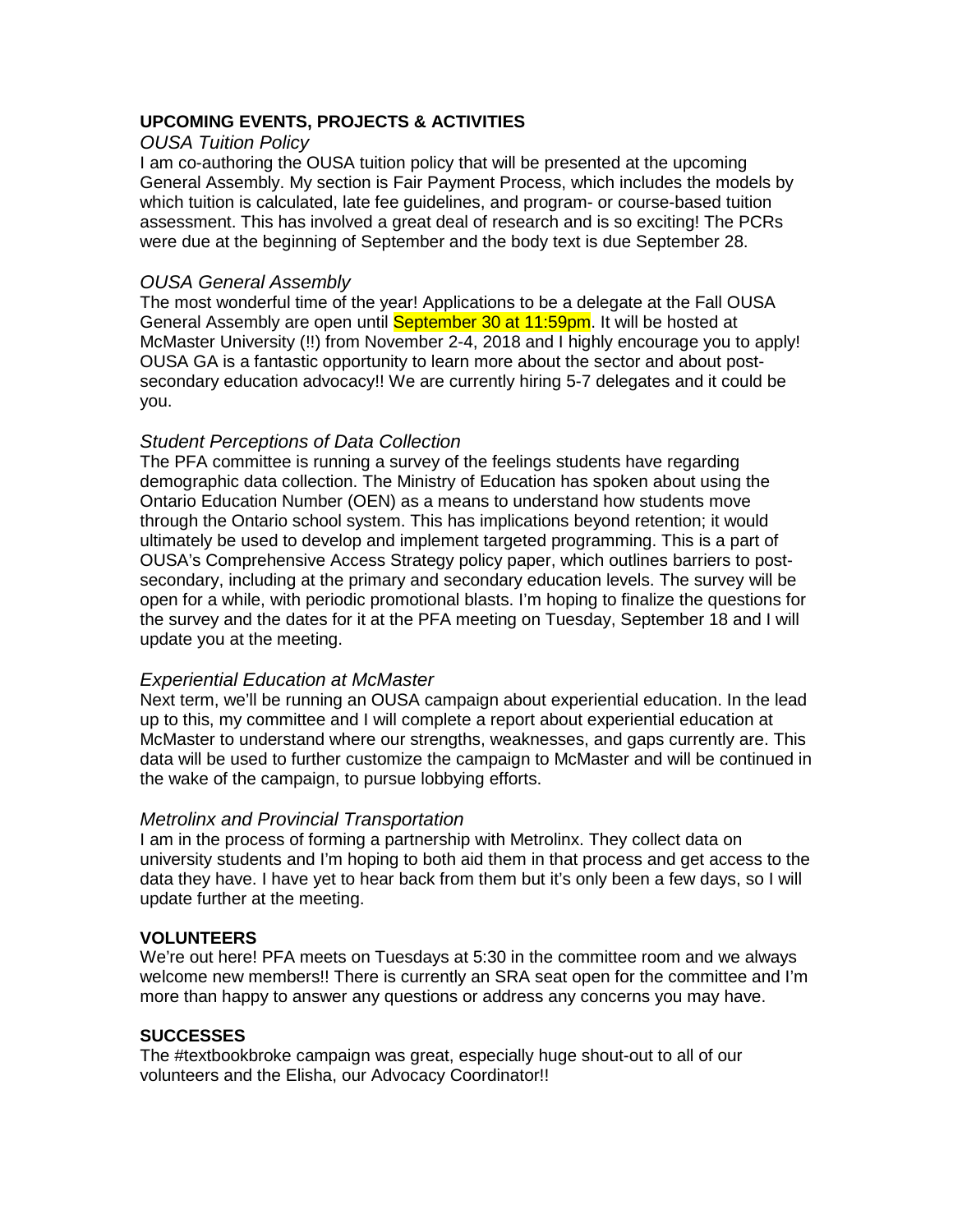# **OTHER**

It's my birthday on Thursday (Sept 27) so please be nice to me!! Also, apply for OUSA general assembly!

Cheers,

Urszula Sitarz AVP Provincial & Federal Affairs McMaster Students Union [avpprovfed@msu.mcmaster.ca](mailto:avpprovfed@msu.mcmaster.ca)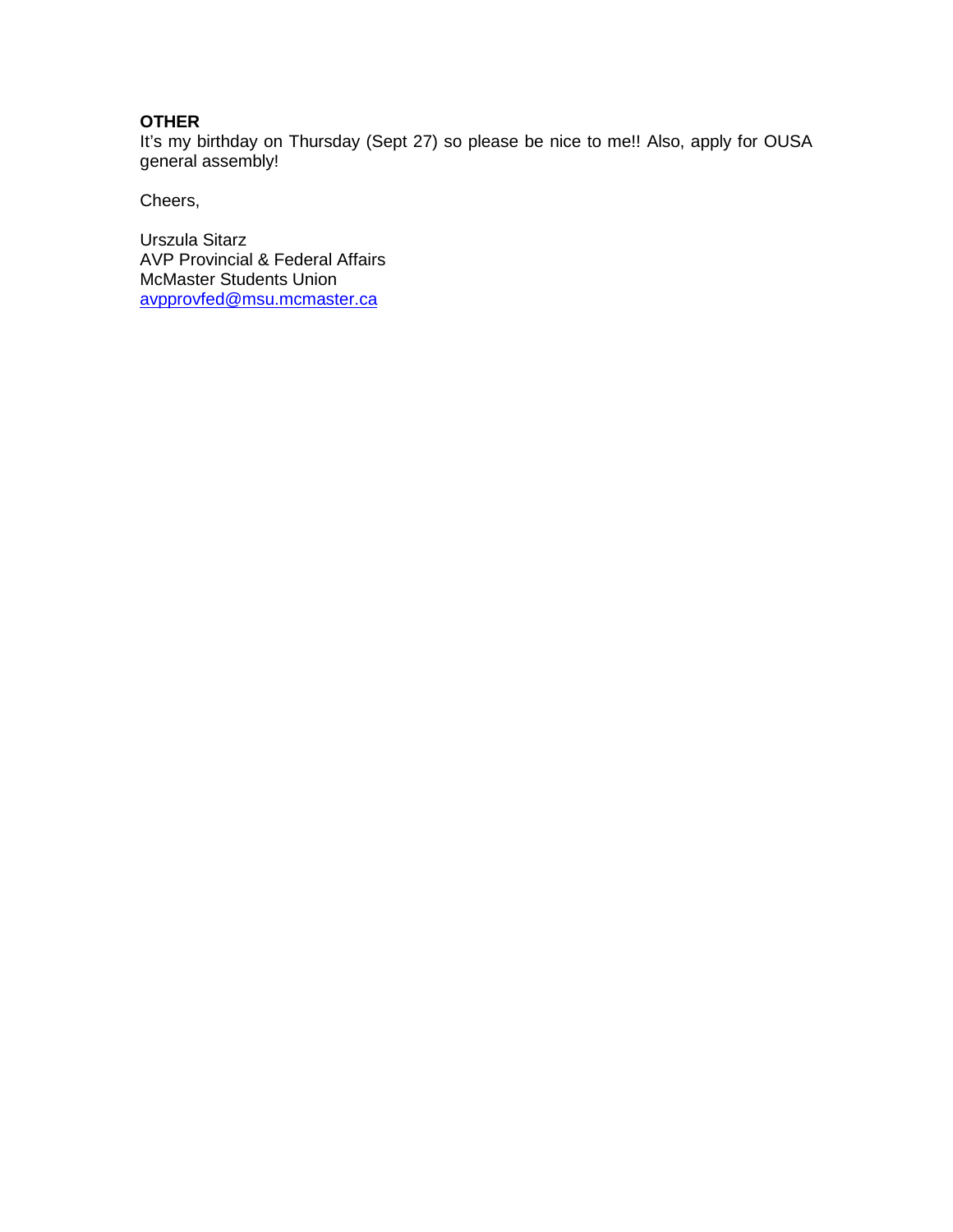

# *From the office of the…* **ASSOCIATE VICE-PRESIDENT FINANCE**

| TO:      | Members of the Student Representative Assembly        |
|----------|-------------------------------------------------------|
| FROM:    | Alexandrea Johnston, Associate Vice-President Finance |
| SUBJECT: | <b>SRA</b> Report                                     |
| DATE:    | September 18, 2018                                    |

Dear Student Representative Assembly Members,

# **Progress on Year Plan:**

Throughout the summer, I established my year plan in which I divided my year into three key milestones: summer, fall, and winter. I was able to make significant progress on my year plan throughout the summer and all of my tasks are completed or nearing completion.

I began by creating the SRA Special Projects application form to continue streamlining the application process. I have completed standing orders with both the Underground Media + Design and Union Market to accelerate the process when such requests come in. To date I have assisted Social Science, Engineering, Commerce and Health Science.

The bulk of the beginning of my summer was spent collaborating with the Clubs Administrator and the VP Finance to begin working on the External Clubs Discount card. I created a list of potential contacts for partnerships and started to build relationships. I connected with nearly thirty vendors and worked through various discounts for MSU Clubs. To date, I have solidified various discounts with Pita Pit, Snooty Fox, Mason Athletics, Bulk Barn, Lincoln Alexandre Theater, Hamilton Convention Centre, Westdale Cupcakes, and Union Market. I am still working on finalizing something with Fortinos and Westdale Baptist Church.

Building on my collaboration with the club's department, I will also be conducting a Finance and Sponsorship workshop for clubs to attend on September  $18<sup>th</sup>$ . I will be presenting on how to properly budget, understanding the budget request form, how to track spending, sponsorship, and common mistakes in budget applications. This will help to ensure that students are aware of how to complete the budget request form and hopefully eliminate any confusion with claim forms early on.

I have also begun working on the Conference Fund application and an overall revamp of the Sponsorship and Donations Application. There will now be three separate forms, one for Sponsorship, one for Donations and one for Conferences. This will help to streamline the application process. I have begun the three separate application forms and I anticipate that the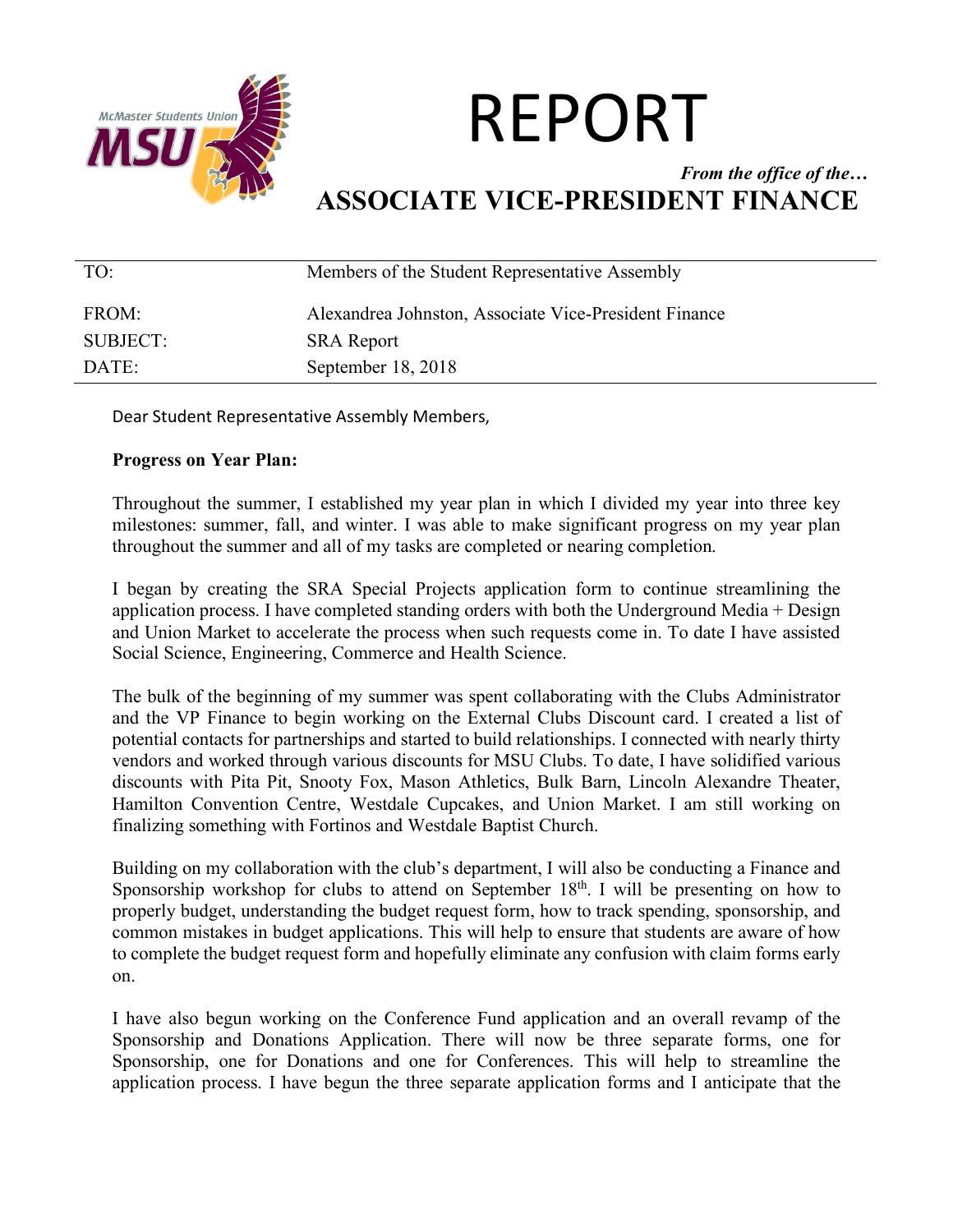Sponsorship and Donations Committee will vote on the new applications at our second meeting this term on October 3rd.

The SAB Space Allocation Ad-Hoc Committee also began meeting bi-weekly in July to prepare for our campaign in September. We discussed various ways to approach our campaign and decided to build upon the success of last year. We created a survey to gather students input on the interior design. Once classes began we had a table at ClubsFest to begin gathering students input and also a table at HoCo Expo. Our survey officially launched on Sunday September 9<sup>th</sup> and in less than two weeks we have almost 400 respondents. The survey will wrap up at the beginning of October with a report to the SRA to follow.

Lastly, one of my year long goals is to continue to foster MSU relationships with external partners. The External Discount Card has been a good step in this direction. I have also met with the Forge to discuss how they could use support from the MSU and I am looking forward to seeing where this partnership will go this year. I also plan to connect with CityLab in the near future.

# **Upcoming Events, Projects & Activities:**

The SAB Ad-Hoc Committee will continue to collaborate and gather students feedback throughout the month of September. We have a video coming out this week that will feature Justin, Chukky, and Ikram as a second round of promotion. We will also have tables in MUSC where we will be sitting offering student's free coffee cards to Union Market for completing our survey. Our survey will close towards the beginning of October and we will have a report to the SRA on our findings shortly after.

The Finance Committee met for the first time on Wednesday September  $12<sup>th</sup>$ . All committee members were present, and we used the first hour to discuss expectations for the year and brainstorm potential projects. We will complete our year plan at our second meeting on September 19<sup>th</sup>. We will begin our SLEF Promo materials and promotions plan right away to prepare for the October 1<sup>st</sup> idea submission. We will also begin contacting the non MSU fee groups for review and to organize their presentations to the SRA.

The Sponsorship and Donations committee will be having their first meeting this Thursday September  $20<sup>th</sup>$  to make their recommendations to the executive board. We will also be discussing the new application process at our second meeting on October 3rd.

The Program and Advisory committee will also be meeting soon to begin the process of gathering students feedback and making appropriate recommendations to Campus Events.

# **Current Challenges:**

Currently the Program and Advisory Committee has not been able to begin meetings. Although Kathleen and I connected over the summer, due to the fact that Welcome Week and Homecoming were so close together this year, it has been a slow start to committee work. Now that schedules are less hectic, I anticipate we will be meeting in the near future to discuss our plan for the year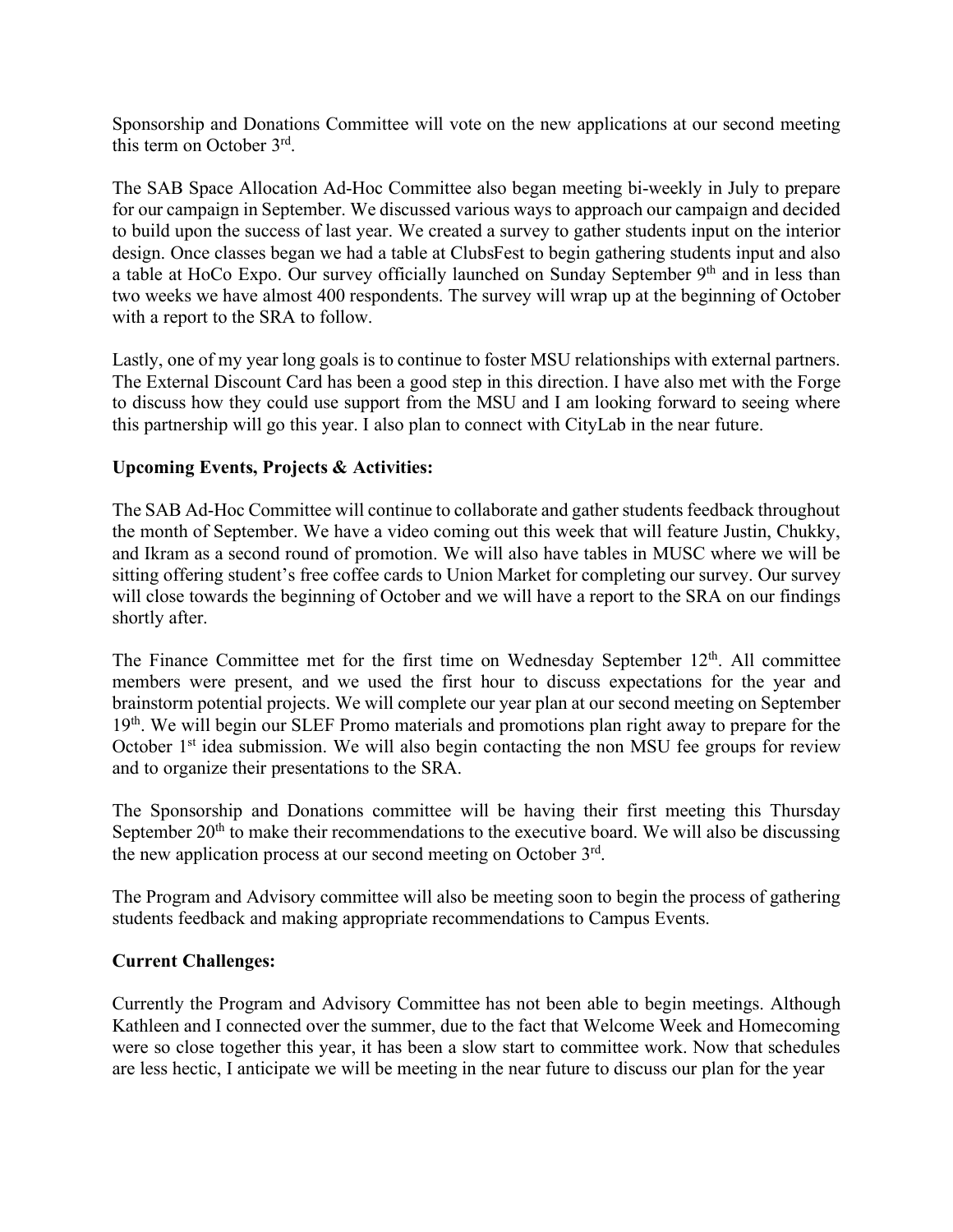# **Volunteers:**

All volunteers have been present and actively participated in our meetings and discussions. I am excited for a great year with everyone!

Kind regards, Alex Johnston  $\odot$ 

> **Alexandrea Johnston Associate Vice President Finance**

**McMaster Students Union** MUSC 201, McMaster University 1280 Main Street West | Hamilton, ON L8S 4S4 416.659.2539 | avpfinance@msu.mcmaster.ca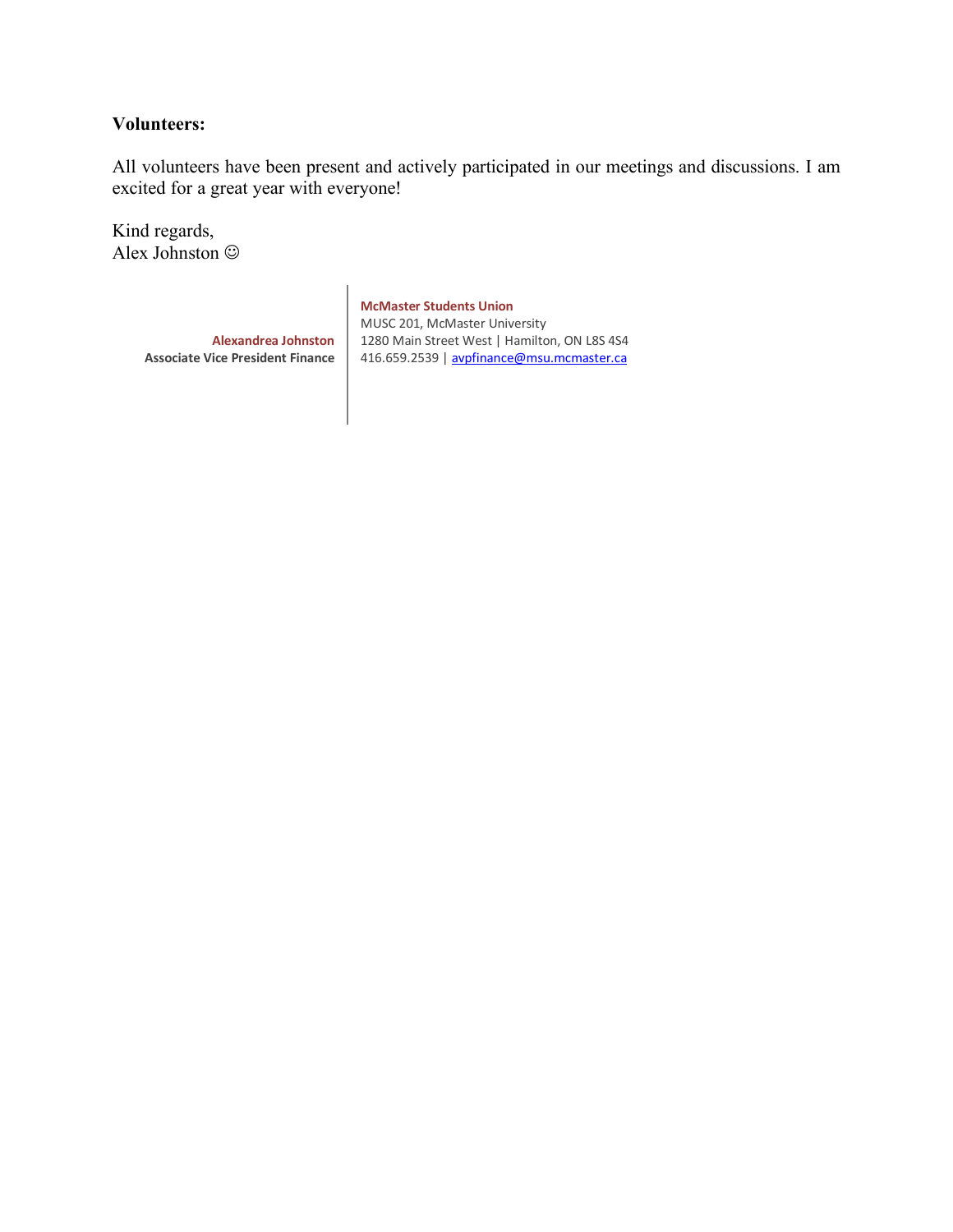

*From the office of the…*

# **Executive Board**

| TO:      | Members of the Student Representative Assembly    |
|----------|---------------------------------------------------|
| FROM:    | Shemar Hackett, SRA Social Sciences Caucus Leader |
| SUBJECT: | SRA 18G Report                                    |
| DATE:    | September 18th, 2018                              |

Dear Members of the Assembly,

I will be updating you on the Executive Board meetings, particularly 18-08 and 18-09. There aren't as many updates this time around, but I will be reporting on MACycle, Diversity Services, EFRT, Food Collective Centre and Shinerama. Complete reports and minutes will be online on the MSU Executive Board website. Feel free to reach out if you have any questions!

# *MAC Cycle – David Zaslavsky*

MACycle plans to have a Bike Auction on September 13<sup>th</sup>. David was concerned about getting the maroons to help on the day of the event, as in the past they have said they would help but no one showed up. He was assured that he will have a few volunteers to show up this year. I personally visited the bike auction and it was a great success! There were some pretty cool bikes at the auction and a few were sold for over \$100. There were also maroons present to help facilitate the event. MACycle is doing great so far!

# *Diversity Services – Mijia Murong*

The execs for Diversity Services have been hired and trained. With classes starting back up, they have engaged with both WW reps and first years through AOP training, tabling at Clubsfest and being consultants on certain WW programming.

This year, they plan to explore Voluntourism. Students have approached them about oncampus parties promoting travelling to other countries with a NGO. They are currently looking into programming to address the issue and will release a statement condemning voluntourism. They also will be having a coffeehouse in bridges and they hope to meet new students at this event as well!

They have been having trouble finding an Indigenous Affairs Executive. They are now considering removing the position, as after much consideration they have realized that the position is a tokenistic way of including the indigenous perspective into their programming. EB advised them to consider consulting Indigenous students when it comes to certain programming on campus, rather than hiring a specific individual for the role to help with these current issues. Diversity Services has been doing an amazing job!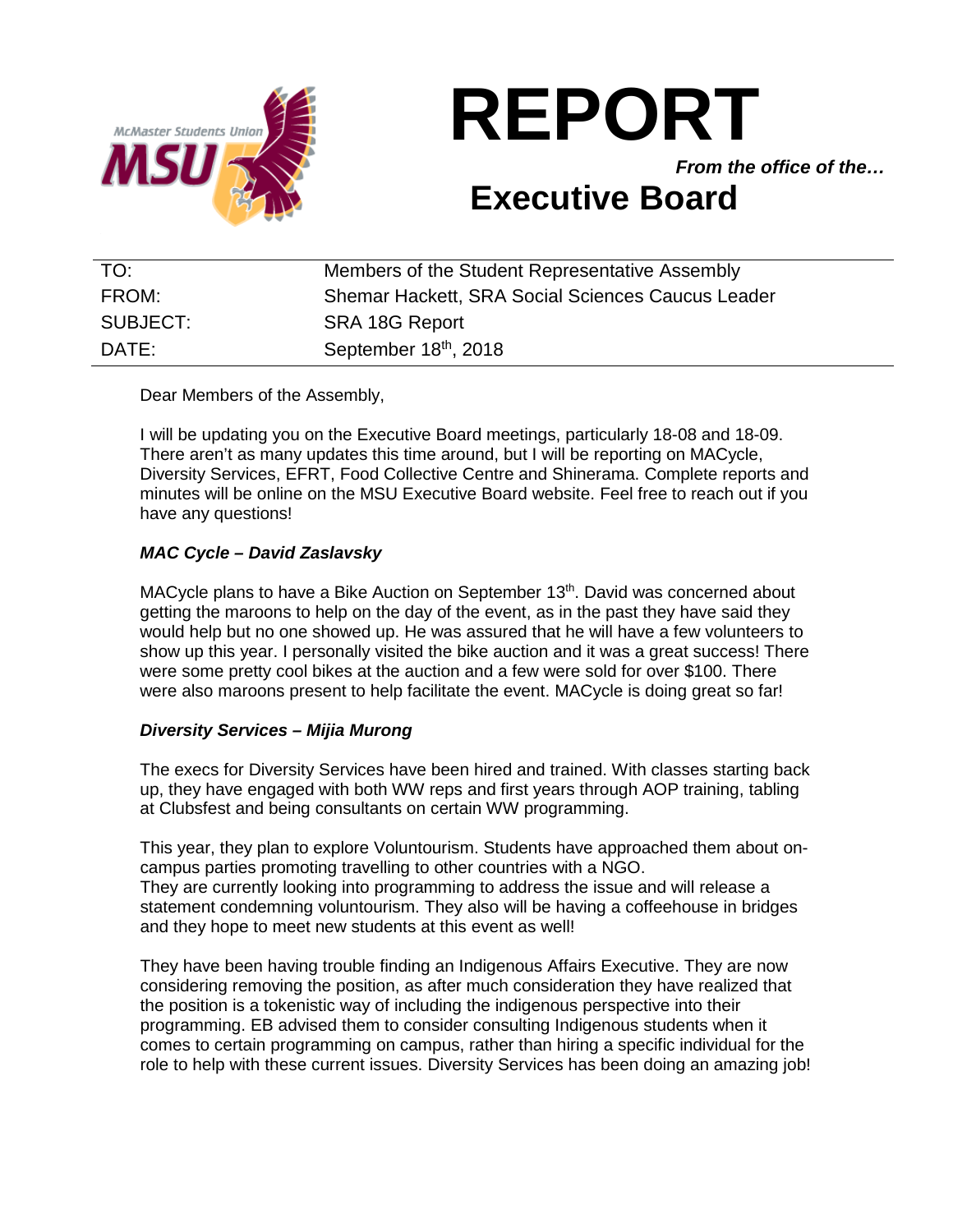# *EFRT – Samantha Aung*

They started off the year very strong with a promotional push and were able to get their emergency numbers to various faculties, residences and off-campus representatives for WW. They experienced a fewer amount of calls during WW than in previous years, but they expected this due to the fact that the headliner was more *chill* than in previous years. During WW they provided a mobile hydration station, and this helped promote their social media presence; EFRT has now raised their likes by 300 and received a 21% increase in online engagement since August.

An issue EFRT had this year was responder retention during WW. Many responders were also WW reps and had tighter schedules. EB made the recommendation that they consider making it a rule that responders cannot simultaneously be a WW rep and a EFRT responder as WW is the busiest time of year. As Sam wasn't at the last EB meeting, we plan to be updated soon on her thoughts about our recommendation. EFRT has been doing a great job!

# *Food Collective Centre – Hannah Phillip*

The month of July had a low usage for Lockers of Love, but as of August they have seen a substantial increase in service usage which is great! The team went to various residences during WW to speak to first years about their new space and the programming they run throughout the year. The Good Food Box is now open for delivery! Last year they experienced issues with orders not coming through but have gotten a new system in place to hopefully prevent that from happening again. They have started planning for Trick or Eat which is the largest event they have during the year on Halloween Eve. Social media engagement is a challenge they have been dealing with but will have conversations with Wooder about how to use social media effectively. FCC is off to an amazing start!!

# *Shinerama -Lauren Liu*

This is the final time that Lauren will be reporting to EB. Shinerama did amazing (as per usual) and raised just over \$100,000 for Cystic Fibrosis Canada!! Shinerama plans to host a bottle drive after HOCO and have a few more online events (TBD) to fundraise slightly more before wrapping up the entire campaign for the year. There were some issues with the volunteers and Lauren is currently in the process of administering a survey to determine what did and didn't work this year. Lauren will report at the next EB meeting to update us on the results from the survey. Overall, the events from WW were very successful and we beat Laurier online, despite having an earlier Shine Day date! We are all very proud of the Shinerama team for their hard work and dedication. Great work everyone!

# *Welcome Week Coordinator Job Description*

After consultation with the VP (Admin), previous WW coordinators and members of the SSC, an updated WW Coordinator job description was put forward. The most notable change was shifting the start date of the position from February 1st to January 1st. The reason being that there are several meetings that occur throughout January that are beneficial to the transition of the new coordinator. This year, despite not officially starting until February, Josh still attended meeting throughout the month of January and has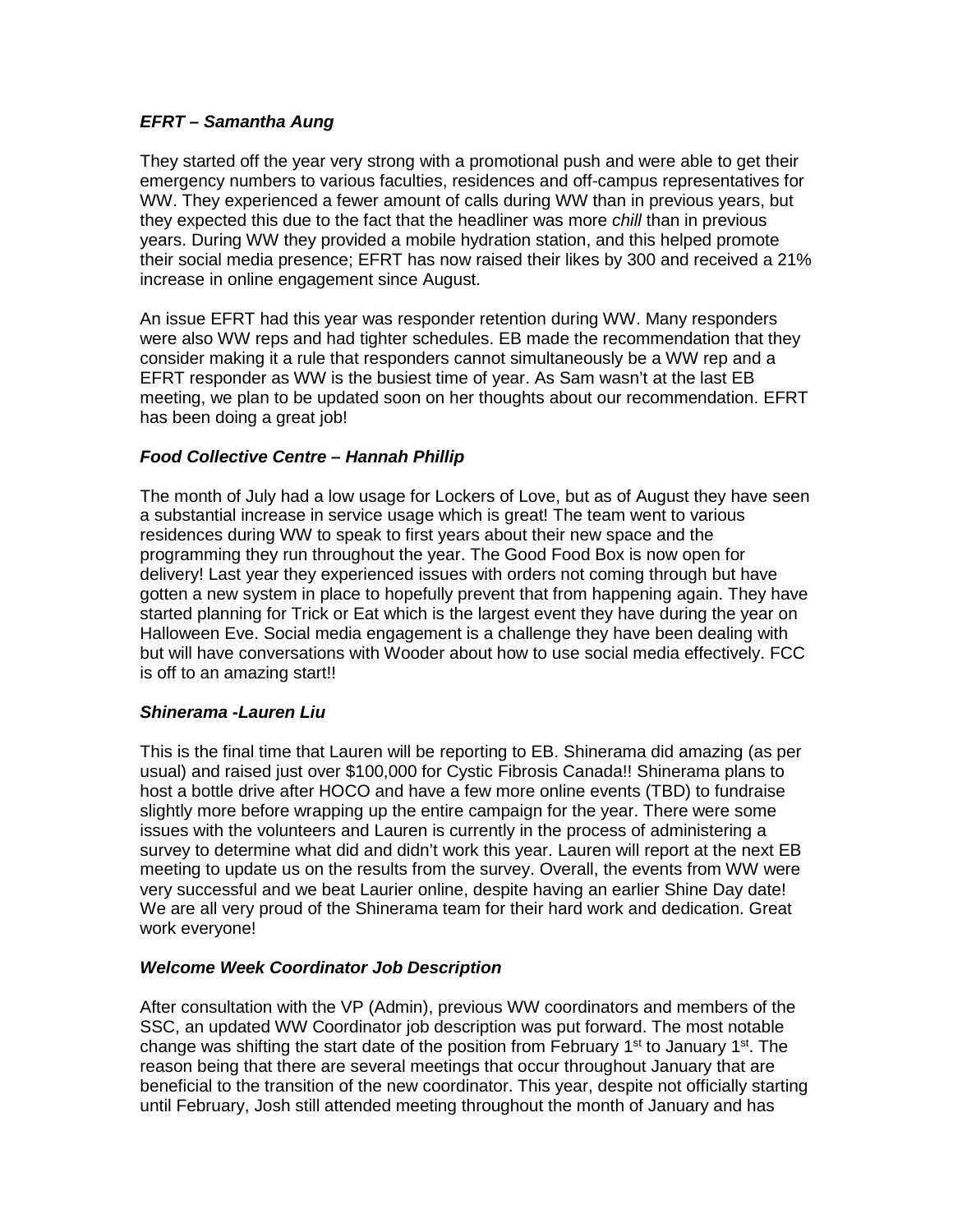stated these meetings helped to organize and situate himself with the role. To ensure future coordinators are adequately transitioned and compensated for their time, EB passed the updated job description with an earlier start date. If you have any other questions about this change feel free to reach out to me with any questions!

Best,

Shemar Hackett SRA Social Sciences Caucus Leader McMaster Students Union [srassci@msu.mcmaster.ca](mailto:srassci@msu.mcmaster.ca)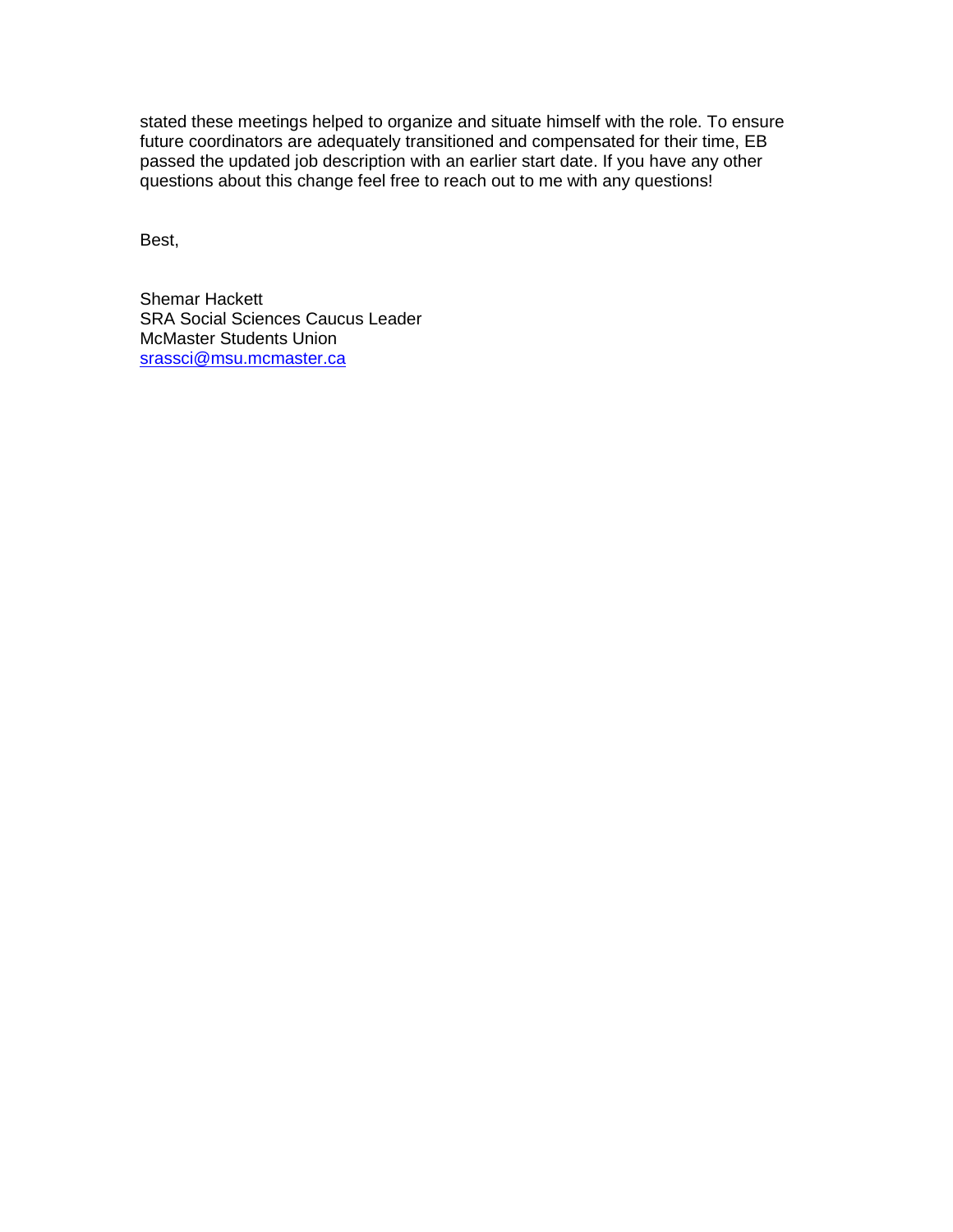

*From the office of the…* **Vice-President (Administration)**

| TO:      | Members of the Student Representative Assembly |
|----------|------------------------------------------------|
| FROM:    | Kristina Epifano, VP Admin                     |
| SUBJECT: | SRA 18G Report                                 |
| DATE:    | September 18, 2018                             |

Happy September, I hope school is treating you well so far and wish you the best of luck with midterm season fast approaching!

# **PROGRESS ON YEAR PLAN**

# High-Time Check Ins

I have begun to have my second round of one-on-ones with part-time managers and during our meeting I have them identify some busier times of year for themselves and their service. From here, I can input them into my calendar as reminders to check-in. I will also have a check-in meeting with them leading up to the busier times of years (ie, prior to campaign weeks, training weekends or large events). The high-times I was proactive with so far was with my peer support services PTM's as they recently had their training weekend. Leading up to the weekend, I maintained constant communication and in-person meetings when requested.

# Establish a Hiring Schedule

Through consultation with Maddison (Operations Coordinator), Victoria (ASC) and from feedback from last year – we have finalized our hiring schedule for the year. I had originally wanted to move all positions into term 2 for hiring, but realized this wasn't feasible due to time constraints and administrative headaches. Our first round of hiring will take place in October – for all positions that have a start date earlier than May 1st they will be hired prior to November  $1<sup>st</sup>$ . Our second round will take place in November, with fewer positions opening than last year, leaving majority of the positions to open after exams and into January.

# Standardizing Hiring Practices

As our first round of hiring is quickly approaching, I have begun reviewing/creating Key Competencies for each position. These will be tailored to each position and act as tools for members of the hiring board when selecting candidates. Maddison and I will also be reviewing the logistics of how we hire, and find the most feasible way to make applications name-blind.

# Renovate the Committee Room

This has come fairly far since my last report. We have a new co-working table, office chairs, lounge space and a new wireless printer. I have worked on creating a "shared" supplies area – next steps will be ensuring it is well stocked. I have been in contact with Avtek to help remove the old white board and install the new one – as well as hang the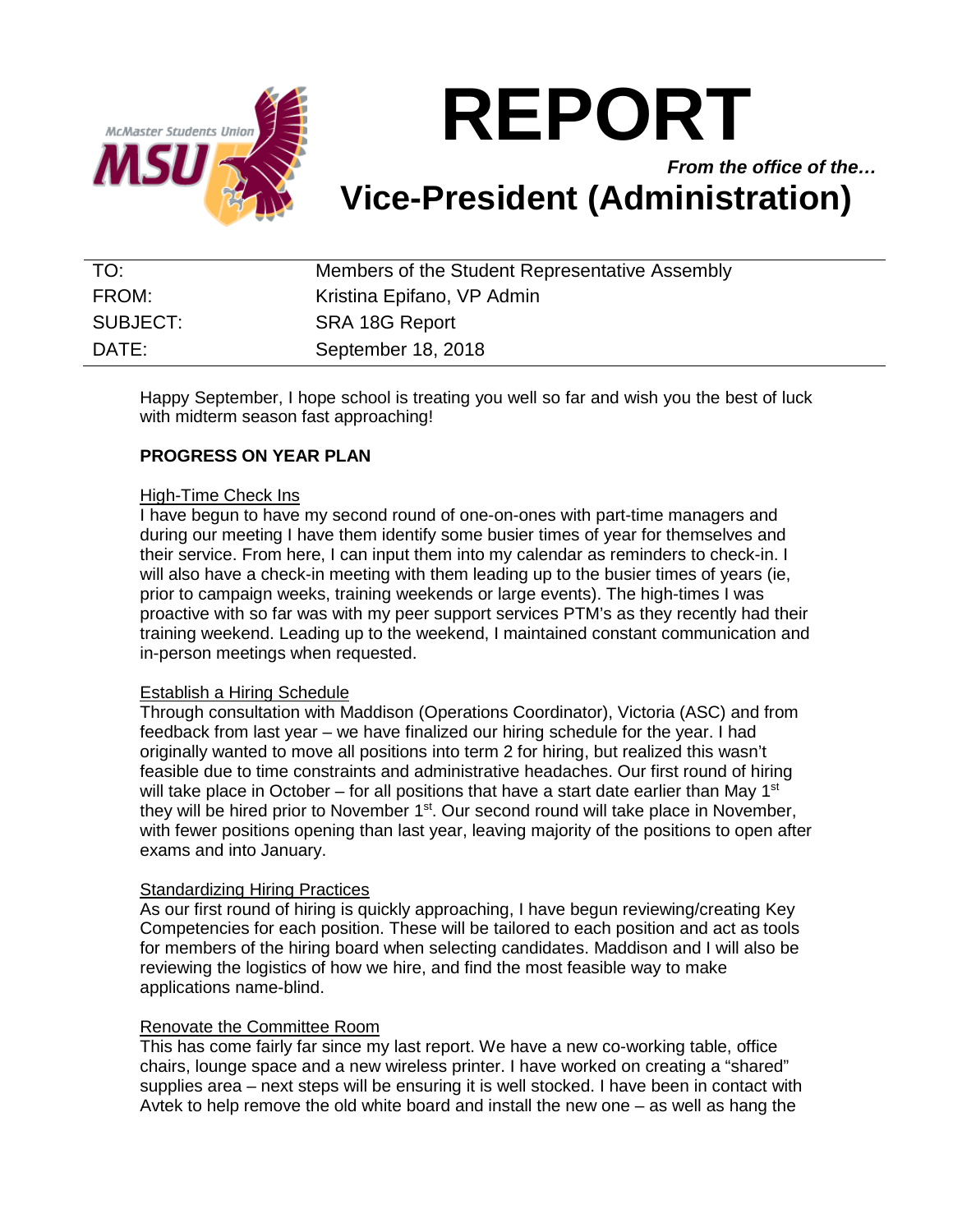new signage we had printed for the room. As well, I am still waiting on Facility Services to give me a quote on removing the pole and rewiring the electrical to have a power bar in the center of the table. I believe the space is working well, the long table has become an effective working space and over the next month I hope to report that it is complete.

# Unifying Peer Support Training

Over the weekend of Sept 15-16, our peer support services took part in training weekend. The TRRA, AVP Services and I organized a morning of standardized training that all volunteers received – which included AOP, Peer Support and SACHA training. This was important to ensure all of our volunteers have a standard baseline of training and that it consistent across services. Our services then went into service specific training for the remainder of the weekend.

# Crisis Protocol

The university recently created a Crisis Protocol/Guidelines for faculty and staff. I met with Allison Drew-Hassling from Student Support and Case Management to review this protocol – which will likely be coming out in October. I was able to circulate it to my peer support PTMs to receive feedback. The goal from the MSU side is to take this protocol and make small adjustments to create our own version of a crisis protocol/guidelines. I will be working closely with the PTM's to make adjustments where needed and this will hopefully be completed in time for second term, where we can then train volunteers on these guidelines.

# Improve Welcome Week Programming

Welcome Week happened – and it seemed to be a successful one. This year, a new committee was created (STAC) and some really great programming was able to come out of this committee. Some of the strategic theme events I was able to successfully run were – Unpack: Party Culture with Scaachi Koul, Wellness Fair and our closing ceremonies MacFest. Huge shout out to Josh Marando for putting on an amazing Monday Night Lights and incorporating strategic themes into the evening so smoothly. The committee found ways to incorporate strategic themes into enjoyable events for first year students, I couldn't be happier with the programming that came out of the committee this year.

# Increasing SRA Transparency

Through conversations with Tony from Avtek, Wooder and Scott – we have a plan to now start livestreaming SRA meetings on Facebook. These livestreams will be housed under a new page that we are creating, Student Representative Assembly or MSU Governance. This new Facebook page will solely be informational and promoting the SRA – including sharing infographics about the SRA, general updates, and livestreaming. The AVP Internal Governance will be the main admin of the page and work closely with the communications team to operate the page.

# Work Towards a Safer Campus

This year leading up to Welcome Week, I wanted to be proactive and start conversations early with Meaghan Ross and Security Services. We were able to have meetings with both parties, and campus events to discuss Security's role at large events. We were able to have multiple briefings with the Maroons to ensure they felt comfortable going into the Welcome Week and all their questions had been answered. We invited Joe Zubek (Senior Manager of Security Services) to brief the Maroons and help answer questions they had going into the Friday night. It was positive to have security and maroons on the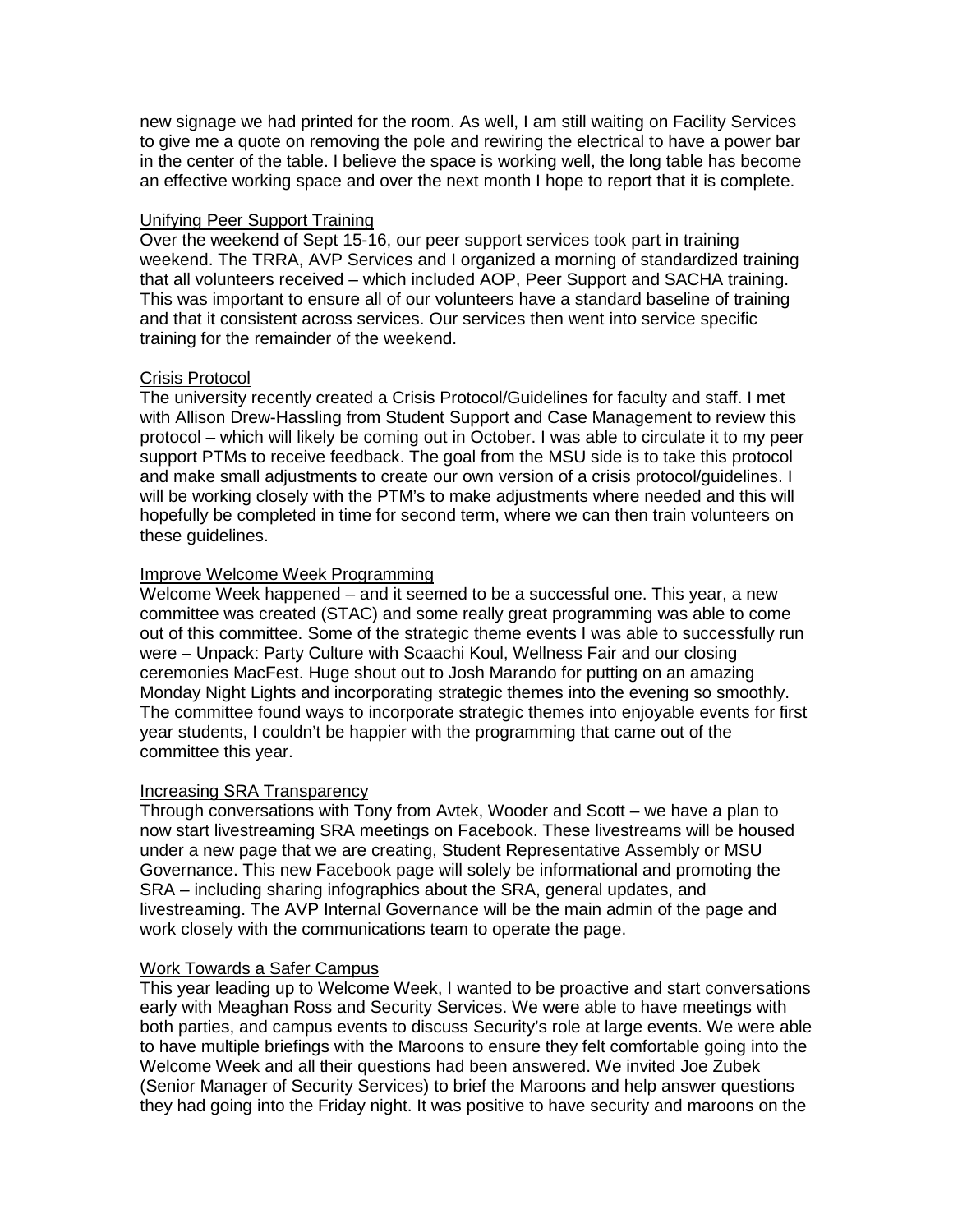same page that night and we got positive feedback at debrief that night. WGEN also trained Campus Events staff this year, briefing them on the role of peer support services, how to intervene and how to do warm-hand offs.

# **UPCOMING EVENTS, PROJECTS & ACTIVITIES**

# Review Welcome Week Planner Hiring and Compensation

This past summer I created a sub-committee at WWAC to review planner numbers and compensation. After our WWAC meeting on September 27<sup>th</sup>, we will determine meetings for the committee and our review will take place over the fall months. Our plan is to receive feedback from planners about the number of planners per faculty, as well as make decisions on compensating planners – where the money will come from and how much they will be paid. After many challenges with planners this year, myself, Josh Marando and Michele Corbeil will be reviewing the planner hiring practices that occur under each faculty. We will be working with faculty societies to find a more standardized way to select planners, ensuring that selection is being made on proper merits, while still giving faculties some autonomy.

# Review Welcome Week First Year & Rep Feedback

We decided to release a shorter feedback survey to students this year – solely focusing on Strategic Priorities and Themes. After the survey has closed, we will be looking over the data and making recommendations for next year. Michele and I have also decided to hold some in-person feedback working groups for reps, this will take place in October.

# PTM Meetings

The first PTM Meeting will be held October  $1<sup>st</sup>$  – very exciting. I put out a survey to gauge what PTM's would like to get out of our meetings and things they would like to discuss. I was able to create an outline for PTM meetings that I think will be valuable and effective for part-time managers. These meetings will focus on open discussions about challenges, opportunities to collaborate and team bonding.

# Working Towards a Safer Campus

Continuing to build off of welcome week, I will be having meetings with Meaghan and Joe separately to discuss plans for year and how to continue to build a relationship between the union and their departments. I am thankful for the positive relationship I have with Meaghan and am looking forward to finding ways we can support each other throughout the year. By continuing our conversations with Security Services, we can ensure students' needs are being met on campus, as well as how we can enhance their relationship with the Maroons and our Campus Events Department.

# **OTHER**

We survived Welcome Week (I'm still tired), services are operational, everyone is thriving yay!

Warmest Regards,

Kristina Epifano Vice-President (Administration) McMaster Students Union [vpadmin@msu.mcmaster.ca](mailto:vpadmin@msu.mcmaster.ca)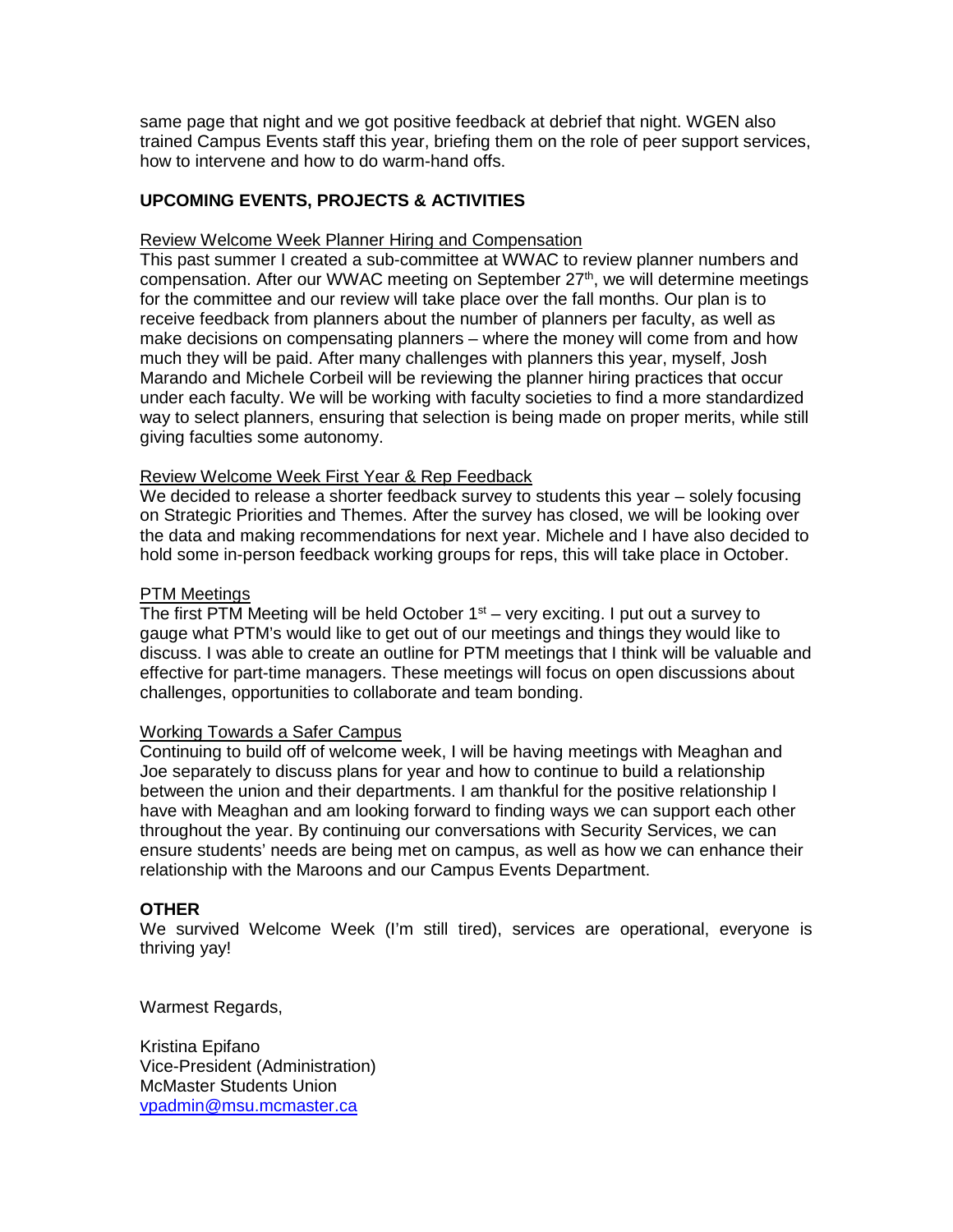

*From the office of the…*

# **Elections Department**

| TO:             | Members of the Student Representative Assembly  |
|-----------------|-------------------------------------------------|
| <b>FROM:</b>    | Uwais Patel, Chief Returning Officer; Iku Nwosu |
| <b>SUBJECT:</b> | Tentative Elections Schedule for 2018/2019 Year |
| <b>DATE:</b>    | September 16, 2018                              |

# **Dear Members of the Assembly,**

As per our bylaws, we are presenting a tentative timetable (proclamations, nomination periods, meeting dates, campaigning periods and polling dates) of the MSU Elections Cycle. If there are any changes to this schedule, an update shall be provided.

Regards,

**Uwais Patel** Chief Returning Officer (CRO) McMaster Students Union [elections@msu.mcmaster.ca](mailto:elections@msu.mcmaster.ca)

# **Iku Nwosu**

Outgoing Chief Returning Officer (CRO) McMaster Students Union